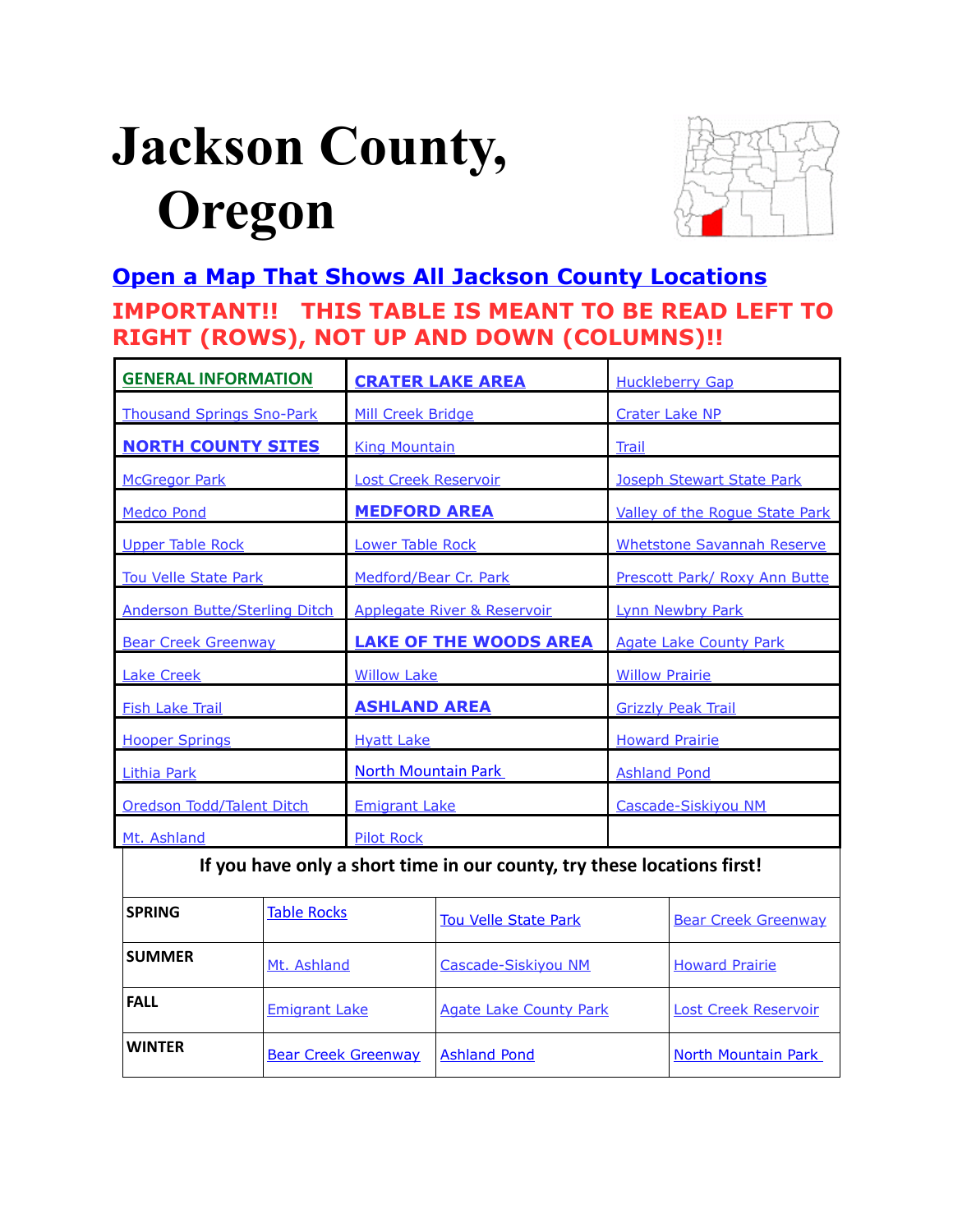<span id="page-1-3"></span>**Authors/Editors**: Dennis Vroman, Barbara Massey, Ron Ketchum, Liz Pusch, Frank Lospalluto, Chuck Gates **County Seat**: Medford **County Size**: 2,802 square miles **High Elevation** : Mt. McLoughlin (9495 ft) **Rarities** : Leach's Storm-Petrel, Least Bittern, Cattle Egret, Common Moorhen, Sharp-tailed Sandpiper, White-winged Dove, Yellow-billed Cuckoo, Costa's Hummingbird, Nuttall's Woodpecker, Eastern Phoebe, Alder Flycatcher, Blue-headed Vireo, Brown Thrasher, California Thrasher, Phainopepla, Bay-breasted Warbler, Canada Warbler, Black-chinned Sparrow, Indigo Bunting, Dickcissel, Lawrence's Goldfinch **Top County Lister** : Howard Sands (308) **Year List Record** : Russ Namitz 2016 (250) **County Contact Person**: Email [Dr. Stewart Janes](mailto:janes@sou.edu) **[return to the top](#page-0-0)**

# <span id="page-1-2"></span>**CRATER LAKE AREA**

#### <span id="page-1-1"></span>**Huckleberry Gap [return to the top](#page-0-0)**

DeLorme (copyright 2001) Pg 28 A-4 DeLorme (copyright 2008) Pg 62 A-1 **geographic coordinates** 42°54'58.8"N 122°35'07.1"W [\(42.916343, -122.585303\)](https://www.google.com/maps/place/42%C2%B054)

[View A Google Map](http://maps.google.com/maps/ms?hl=en&ie=UTF8&msa=0&ll=42.638,-122.516785&spn=1.472927,3.216248&z=9&msid=108036481085398338899.00046d9ec73114595f022)

**Location, Habitat, and Birds:** Go to the **Oregon Birding Trails** Website. Choose the Cascades Birding Trail. Click on the Trail Guide and choose the Mt. McLoughlin Loop Guide. Section 159.

#### <span id="page-1-0"></span>**Thousand Springs Sno-Park [return to the top](#page-0-0)**

DeLorme (copyright 2001) Pg 29 A-5 DeLorme (copyright 2008) Pg 62 A-2 **geographic coordinates** 42°54'47.0"N 122°19'28.1"W [\(42.913048, -122.324480\)](https://www.google.com/maps/place/42%C2%B054)

[View A Google Map](http://maps.google.com/maps/ms?hl=en&ie=UTF8&msa=0&msid=108036481085398338899.00046d99a2a01c24f80d7&ll=42.909669,-122.322464&spn=0.330416,0.699692&z=11)

**Location, Habitat, and Birds:** Go to the [Oregon Birding Trails](http://www.oregonbirdingtrails.org/) Website. Choose the Cascades Birding Trail. Click on the Trail Guide and choose the Crater Lake Loop Guide. Section 150.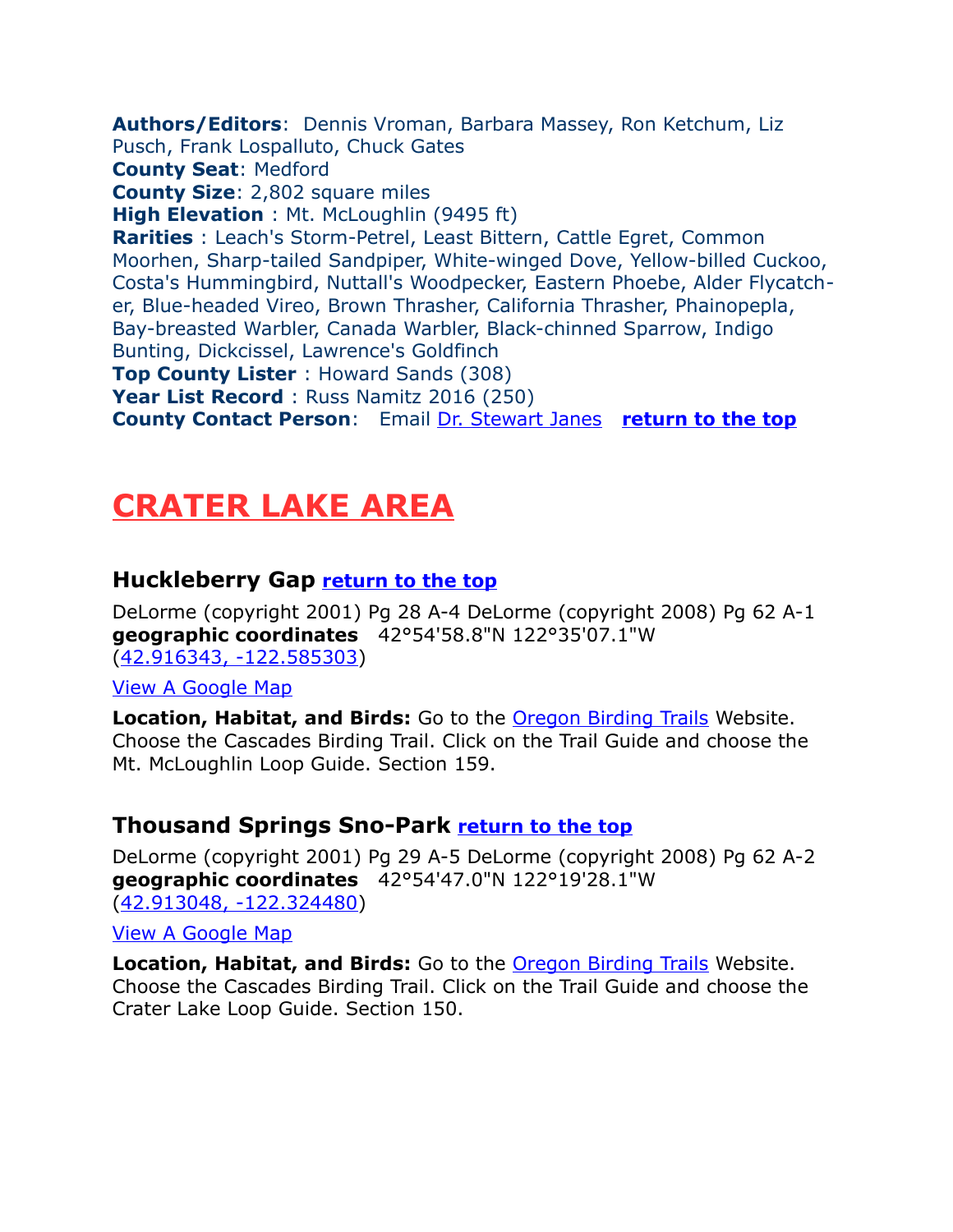# <span id="page-2-1"></span>**Mill Creek Bridge [return to the top](#page-0-0)**

DeLorme (copyright 2001) Pg 29 B-5 DeLorme (copyright 2008) Pg 62 A-2 **geographic coordinates** 42°50'37.7"N 122°26'32.9"W [\(42.843797, -122.442477\)](https://www.google.com/maps/place/42%C2%B050)

[View A Google Map](http://maps.google.com/maps/ms?hl=en&ie=UTF8&msa=0&ll=42.638,-122.516785&spn=1.472927,3.216248&z=9&msid=108036481085398338899.00046d9ec73114595f022)

**Location, Habitat, and Birds:** Go to the [Oregon Birding Trails](http://www.oregonbirdingtrails.org/) Website. Choose the Cascades Birding Trail. Click on the Trail Guide and choose the Mt. McLoughlin Loop Guide. Section 160.

# <span id="page-2-0"></span>**Crater Lake National Park [return to the top](#page-0-0)**

DeLorme (copyright 2001) Pg 29 A-8 DeLorme (copyright 2008) Pg 62 A-5 **geographic coordinates** 42°54'33.5"N 122°08'28.2"W

[\(42.909315, -122.141174\)](https://www.google.com/maps/place/42%C2%B054)

[View A Google Map](http://maps.google.com/maps/ms?hl=en&ie=UTF8&msa=0&ll=42.930285,-121.650238&spn=0.824509,2.113495&z=10&msid=108036481085398338899.000475287ab2624afea91)

[Crater Lake Park Website](http://www.nps.gov/crla/index.htm)

**Location:** The vast majority of this national park lies outside the boundaries of Jackson County (see Klamath County for a more comprehensive guide to the park). If you are worried about county listing, bring a local map to keep track of your location. From Medford, take Hwy 62 for 54 miles to an area just past Union Creek. Continue on Hwy 62 to the park entrance. If you want to enter the park from the north and go directly to the lake, continue past the Union Creek only take Hwy 230 to the Diamond Lake cutoff. Follow the signs to Crater Lake from here. If you're coming from Roseburg, take Hwy 238 for 86 miles (past Diamond Lake) to Crater Lake N. Hwy. Take this road into the park and on to the lake.

**Habitat and Birds:** Crater Lake is the deepest lake in the United States. At an elevation of over 6000 feet and more than 500 inches of snow per year, this is truly a mountain lake. Chestnut-backed Chickadees and Red Crossbills mingle in the lodgepole pines while Clark's Nutcrackers and Gray Jays ply the tourists for handouts. Climb the rocky slopes above the lake and check the snow fields for Gray-crowned Rosy-Finches. Pine Grosbeaks are a possibility and Barrow's Goldeneyes might be found in the lake itself or on one of the numerous smaller ponds in the park. Vaux's Swifts nest nearby and Black-backed Woodpeckers occupy the numerous small burned areas.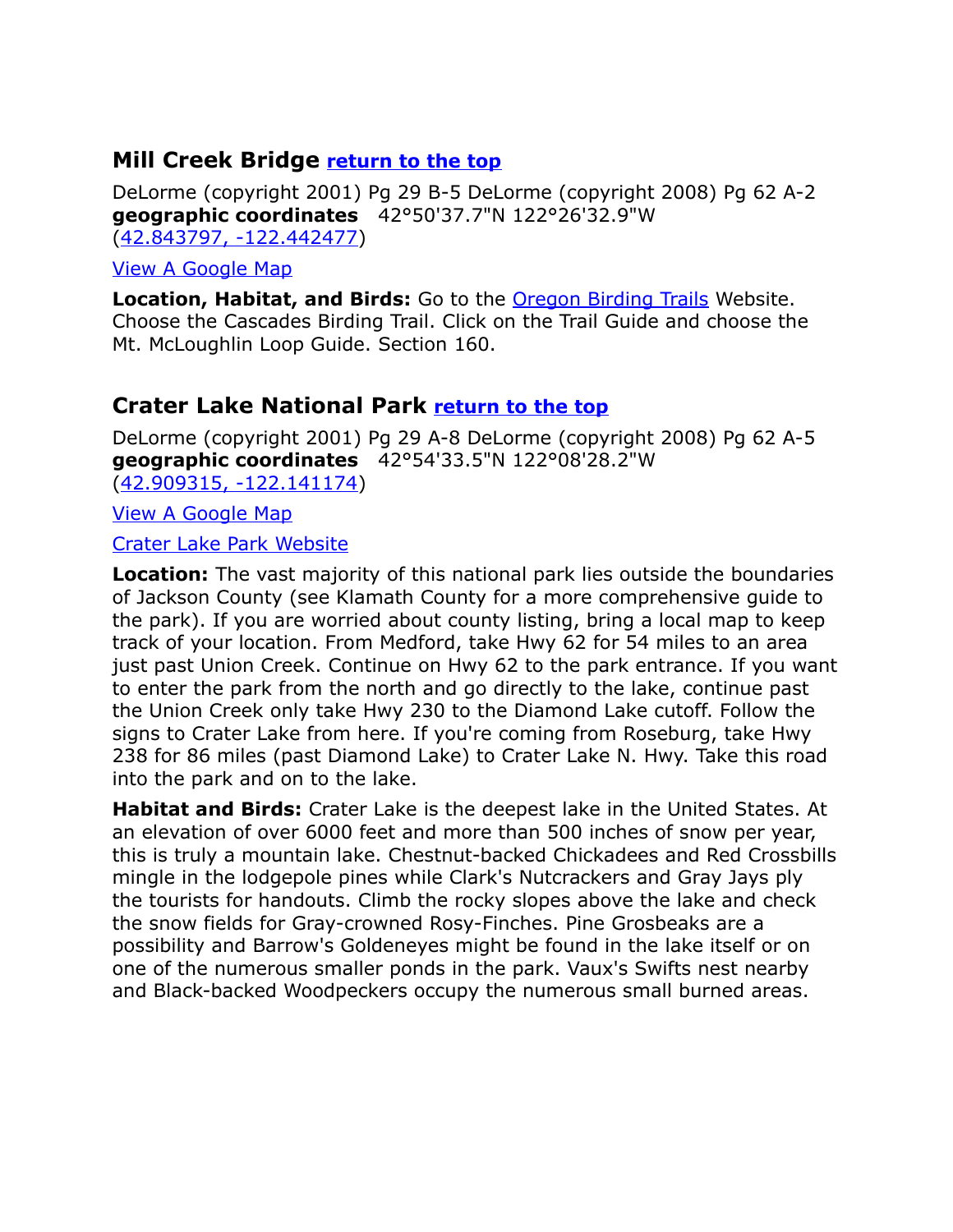# <span id="page-3-2"></span>**NORTH COUNTY SITES**

# <span id="page-3-1"></span>**King Mountain [return to the top](#page-0-0)**

DeLorme (copyright 2001) Pg 27 C-7 DeLorme (copyright 2008) Pg 60 D-5 **geographic coordinates** 42°41'31.7"N 123°13'50.0"W [\(42.69215, -123.23055\)](https://www.google.com/maps/place/42%C2%B041)

#### [View A Google Map](http://maps.google.com/maps/ms?hl=en&ie=UTF8&msa=0&msid=108036481085398338899.0004753d6fd85520e1803&ll=42.679407,-123.244629&spn=0.663292,1.399384&z=10)

**Location:** From Rogue River, take Pine Street north out of town. This road will become Evans Creek Road. Take Evans Creek for 6.5 miles until you go over a covered bridge. Soon you will come to Pleasant Creek Road. Take Pleasant Creek Road north for 3.1 miles. The road turns to the right here and remains Pleasant Creek Road. Continue on Pleasant Creek for .9 miles to Ditch Creek Road. Turn left on Ditch Creek and travel 7.2 miles. At this point, take the right fork to Upper Grave Creek Road. Go .4 miles and take the BLM road 34-4-5 (county listers - you will enter Josephine County at about 1.9 miles down this road). Go about 3.7 miles and turn on 33-5-26. Go 2.2 miles to King Mt. Road. Take this to the top.

**Habitat and Birds:** This is a mixed conifer forest. Bird here are what you would expect from a forest like this. Sooty Grouse, Mountain Quail, Cooper's Hawk, Hairy Woodpecker, Red Crossbills, Cassin's Finches, Western Bluebird, Townsend Solitaire, Wrentit, nuthatches, chickadees, and Fox Sparrow are all here.

# <span id="page-3-0"></span>**Trail [return to the top](#page-0-0)**

DeLorme (copyright 2001) Pg 28 C-2 DeLorme (copyright 2008) Pg 61 D-8 **geographic coordinates** 42°38'55.2"N 122°48'36.9"W [\(42.64867, -122.81024\)](https://www.google.com/maps/place/42%C2%B038)

#### [View A Google Map](http://maps.google.com/maps/ms?hl=en&ie=UTF8&msa=0&msid=108036481085398338899.0004755145e60c29fdf3f&ll=42.648607,-122.808609&spn=0.331812,0.699692&z=11)

**Location:** Trail is at the junction of Hwy 227 & Hwy 62 north of Shady Cove. From Medford, travel on Hwy 62 for 21.6 miles (about 2.5 miles north of Shady Cove). Coming from the north on I-5, take exit 98 (at Canyonville) and drive 49 miles on 227 to Trail.

**Habitat and Birds:** This area is famous for having produced a credible Nuttall's Woodpecker. Anyone birding this area should keep this in mind. Where there is one...... Most of the other birding in this area is typical mountain birding in mixed conifer forest.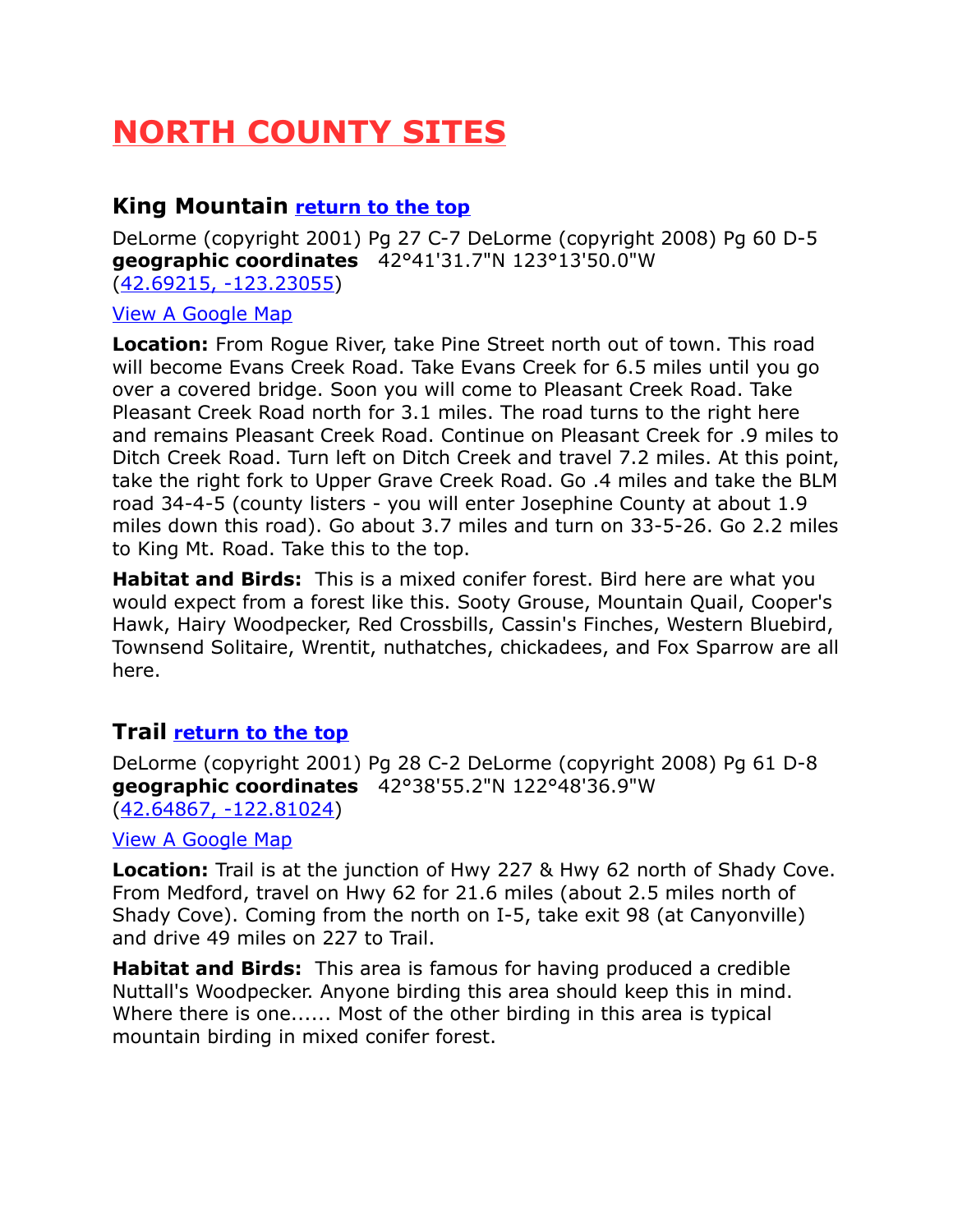# <span id="page-4-2"></span>**McGregor Park [return to the top](#page-0-0)**

DeLorme (copyright 2001) Pg 28 C-3 DeLorme (copyright 2008) Pg 61 D-10 **geographic coordinates** 42°39'36.3"N 122°41'24.2"W [\(42.660089, -122.690056\)](https://www.google.com/maps/place/42%C2%B039)

[View A Google Map](http://maps.google.com/maps/ms?hl=en&ie=UTF8&msa=0&ll=42.638,-122.516785&spn=1.472927,3.216248&z=9&msid=108036481085398338899.00046d9ec73114595f022)

**[BLM Website](http://www.blm.gov/or/resources/recreation/mcgregor/)** 

**Location, Habitat, and Birds:** Go to the [Oregon Birding Trails](http://www.oregonbirdingtrails.org/) Website. Choose the Cascades Birding Trail. Click on the Trail Guide and choose the Mt. McLoughlin Loop Guide. Section 162.

# <span id="page-4-0"></span>**Lost Creek Reservoir [return to the top](#page-0-0)**

DeLorme (copyright 2001) Pg 28 C-3 DeLorme (copyright 2008) Pg 61 C-10 **geographic coordinates** 42°40'45.2"N 122°40'33.0"W [\(42.679232, -122.675847\)](https://www.google.com/maps/place/42%C2%B040)

[View A Google Map](http://maps.google.com/maps/ms?hl=en&ie=UTF8&msa=0&ll=42.346365,-121.374207&spn=1.61178,4.22699&z=9&msid=108036481085398338899.000475205540dee41c1a8)

[Lost Creek Lake Website](http://www.southernoregon.com/lostcreeklake/index.html)

[eBird Hotspot Checklist For Lost Creek Reservoir](http://ebird.org/ebird/hotspot/L2378182?yr=all&m=&rank=mrec)

**Location:** Lost Creek Reservoir is located on Hwy 62 about 20 NE of Eagle Point.

**Habitat and Birds:** This mountain lake is next to the highway and offers a good break from the long drive between Central Oregon and the Rogue Valley. The birds here are much the same as the other lakes. In the fall, water levels drop and shorebird flats are created. This is an under-birded location and could be very productive as a shorebird hotspot. A Chestnutcollared Longspur was found here in 2001 and Lapland Longspur has been known to frequent this area.

# <span id="page-4-1"></span>**Joseph Stewart State Park [return to the top](#page-0-0)**

DeLorme (copyright 2001) Pg 28 C-4 DeLorme (copyright 2008) Pg 61 C-10 **geographic coordinates** 42°40'54.0"N 122°37'08.7"W [\(42.68167, -122.61909\)](https://www.google.com/maps/place/42%C2%B040)

[View A Google Map](http://maps.google.com/maps/ms?hl=en&ie=UTF8&msa=0&ll=42.638,-122.516785&spn=1.472927,3.216248&z=9&msid=108036481085398338899.00046d9ec73114595f022)

[Oregon State Parks Website](http://www.oregonstateparks.org/park_30.php)

**Location, Habitat, and Birds:** Go to the [Oregon Birding Trails](http://www.oregonbirdingtrails.org/) Website. Choose the Cascades Birding Trail. Click on the Trail Guide and choose the Mt. McLoughlin Loop Guide. Section 161.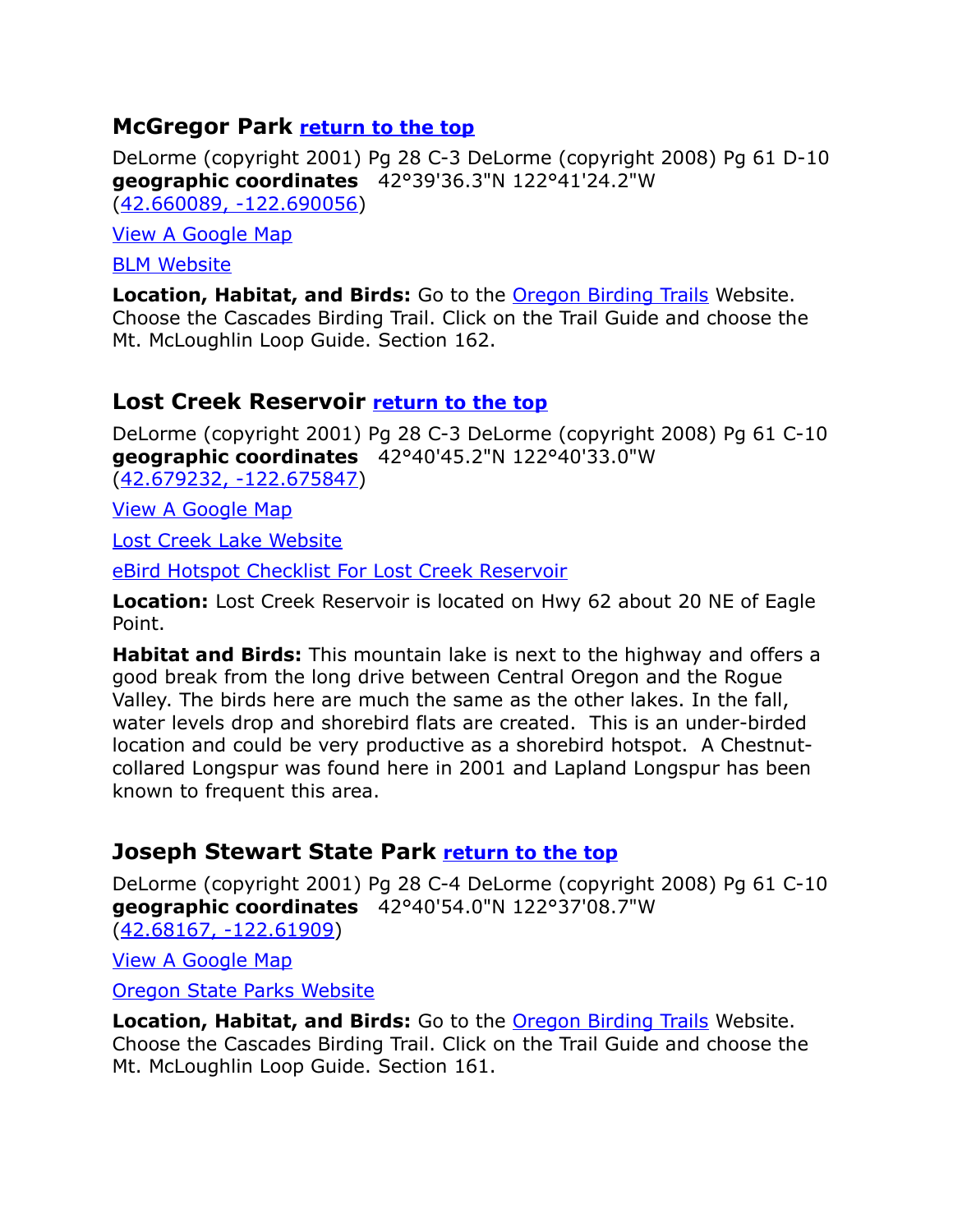# <span id="page-5-3"></span>**Medco Pond(Crane Pond) [return to the top](#page-0-0)**

DeLorme (copyright 2001) Pg 29 C-5 DeLorme (copyright 2008) Pg 62 D-2 **geographic coordinates** 42°39'23.0"N 122°26'16.7"W [\(42.656387, -122.437981\)](https://www.google.com/maps/place/42%C2%B039)

#### [View A Google Map](http://maps.google.com/maps/ms?hl=en&ie=UTF8&msa=0&ll=42.638,-122.516785&spn=1.472927,3.216248&z=9&msid=108036481085398338899.00046d9ec73114595f022)

**Location, Habitat, and Birds:** Go to the [Oregon Birding Trails](http://www.oregonbirdingtrails.org/) Website. Choose the Cascades Birding Trail. Click on the Trail Guide and choose the Mt. McLoughlin Loop Guide. Section 163.

# <span id="page-5-2"></span>**MEDFORD AREA**

# <span id="page-5-1"></span>**Valley of the Rogue State Park [return to the top](#page-0-0)**

DeLorme (copyright 2001) Pg 19 A-7 DeLorme (copyright 2008) Pg 67 A-10 **geographic coordinates** 42°24'26.9"N 123°08'32.3"W [\(42.40748, -123.14231\)](https://www.google.com/maps/place/42%C2%B024)

[View A Google Map](http://maps.google.com/maps/ms?hl=en&ie=UTF8&msa=0&msid=108036481085398338899.000475294592dd779066f&ll=42.34129,-122.939758&spn=0.66689,1.399384&z=10) 

[Valley of the Rogue State Park Web Site](http://oregonstateparks.org/index.cfm?do=parkPage.dsp_parkPage&parkId=76) 

#### [Park Map](http://www.reserveamerica.com/camping/valley-of-the-rogue-state-park/r/campgroundDetails.do?contractCode=OR&parkId=402363)

[eBird Hotspot Checklist For Valley of the Rogue SP](http://ebird.org/ebird/hotspot/L894933?yr=all&m=&rank=mrec)

**Location:** This park is located between Rogue River and Gold Hill off of I-5. Take exit 45B and follow the signs to the park. Check out the settling ponds on the west end of the park (you may have to hike to these).

**Habitat and Birds:** Dry oak woodland that borders the Rogue River. In one recent survey, 90 species were located in this park over the course of one year. Waterfowl can be found at this location as they loaf in the slower regions of the river. Ducks, geese, and herons are found here routinely. Band-tailed Pigeons have been seen at this location as have Acorn Woodpeckers, Red-breasted Sapsuckers, and Pileated Woodpeckers. The riparian area hosts Western Wood Pewee, Black Phoebe, Cassin's Vireo, Hutton's Vireo, Wrentit, various warblers, 7 species of sparrow, Purple Finch, and Lesser Goldfinch. In 1999 an Eastern Phoebe was seen at this location.

# <span id="page-5-0"></span>**Upper Table Rock [return to the top](#page-0-0)**

DeLorme (copyright 2001) Pg 20 A-1 DeLorme (copyright 2008) Pg 61 F-8 **geographic coordinates** 42°27'57.4"N 122°52'54.4"W [\(42.465936, -122.881789\)](https://www.google.com/maps/place/42%C2%B027)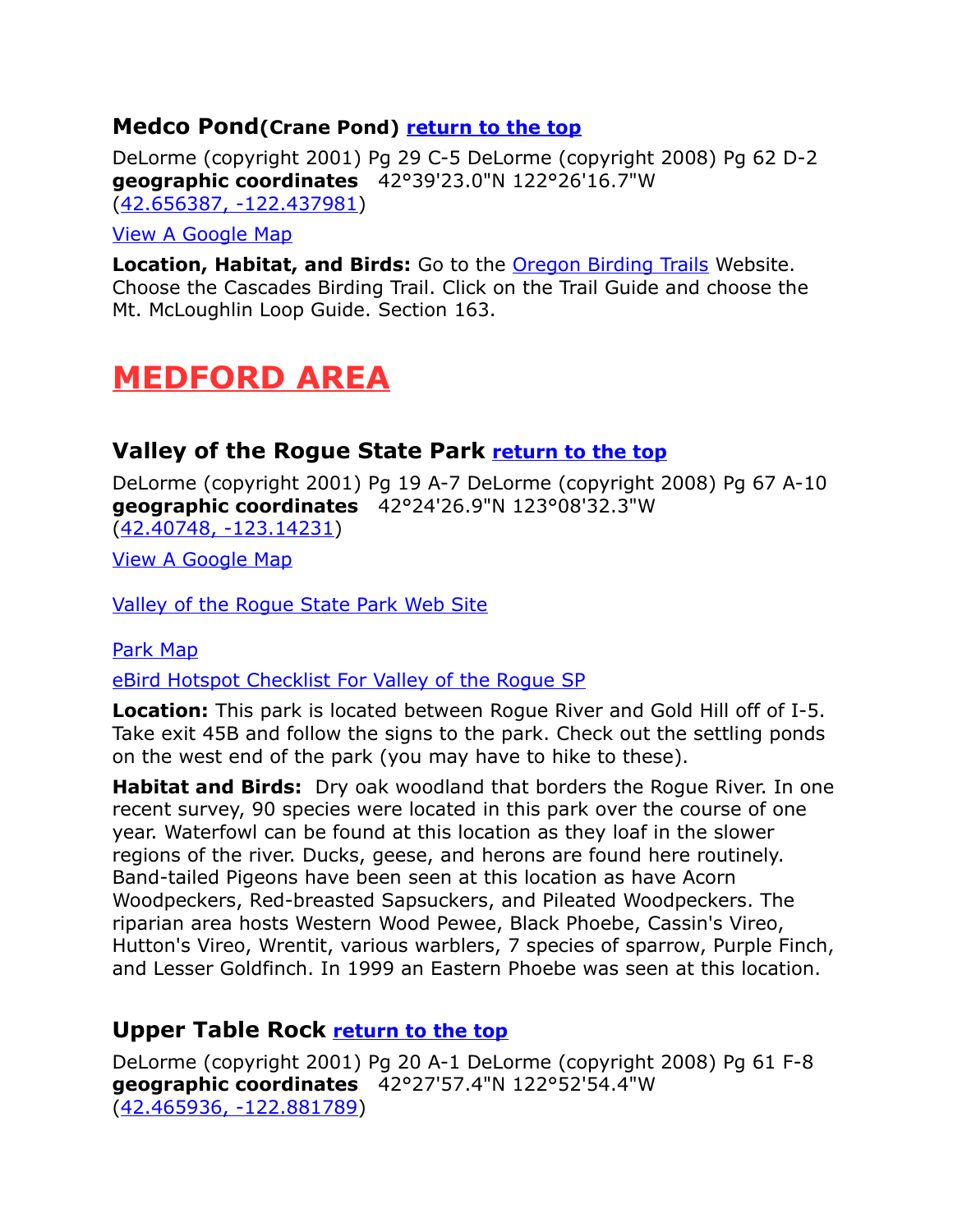#### [View A Google Map](http://maps.google.com/maps/ms?hl=en&ie=UTF8&msa=0&msid=108036481085398338899.00047528de2f7f286a52d&z=11)

[eBird Hotspot Checklist For Upper Table Rock Trail](http://ebird.org/ebird/hotspot/L1296645?yr=all&m=&rank=mrec)

**Location:** To find the Upper Table Rock trailhead from Interstate 5 take Central Point exit 33 (just north of Medford), drive east on Biddle Road 1 mile, turn left on Table Rock Road for 5.2 miles to a curve, and turn right on Modoc Road for 1.5 miles to the trailhead parking lot on the left, just opposite an electric substation (Don't miss the Kirtland Sewer Ponds east on Kirtland Road just before the Rogue River and Modoc ponds just after you cross the river on your right). To find the Lower Table Rock trailhead from here, get back in your car, return 1.5 miles to Table Rock Road, turn right (away from Medford) to milepost 10, and then turn left on Wheeler Road 0.8 mile.

**Habitat and Birds:** Most people come here for Oak Titmouse and California Towhee. However, the bird life here has much more to offer. Ruffed Grouse have been found on the slopes and Peregrine Falcons have been seen checking out the cliffs. Lewis's and Acorn Woodpeckers have been found along with Hutton's Vireo and Bushtit. Look for Lesser Goldfinches feeding on star thistle. In migration, just about anything is possible on Table Rock.

#### <span id="page-6-0"></span>**Lower Table Rock Nature Conservancy Reserve [return to the](#page-0-0)  [top](#page-0-0)**

DeLorme (copyright 2001) Pg 20 A-1 DeLorme (copyright 2008) Pg 61 F-8 **geographic coordinates** 42°28'08.4"N 122°56'42.9"W [\(42.468995, -122.945249\)](https://www.google.com/maps/place/42%C2%B028)

[View A Google Map](http://maps.google.com/maps/ms?hl=en&ie=UTF8&msa=0&msid=108036481085398338899.00047528de2f7f286a52d&z=11)

[Nature Conservancy Web Site](http://www.nature.org/ourinitiatives/regions/northamerica/unitedstates/oregon/placesweprotect/the-table-rocks.xml)

[eBird Hotspot Checklist For Lower Table Rock](http://ebird.org/ebird/hotspot/L220842?yr=all&m=&rank=mrec)

**Location:** From Medford take I-5 North to exit 33 (Central Point). Go east aboutone mile to Table Rock Road. Turn north (left) onto Table Rock Road. Drive 7.6 miles (go past Tou Velle State Park). Turn west (left) onto Wheeler Road and continue for aboutone mile to the parking lot (look for the sign).The trail to the top of Lower Table Rock is about two miles.

**Habitat and Birds:** A bird list here includes California Quail, Great Egret, Bald Eagle, Vaux's Swift, Anna's Hummingbird, Lewis's WP, Pileated WP, Acorn WP, Ash-throated Flycatcher, Hutton's Vireo, Oak Titmouse, Whitebreasted Nuthatch, Brown Creeper, Bewick's Wren, Varied Thrush, Western Bluebird, Wrentit, Cedar Waxwing, Townsend's Warbler, Western Tanager, Lark Sparrow, and Evening Grosbeak. A Lawrence's Goldfinch was seen here in 1997 and a dead California Thrasher was found on Table Rock Road in 1996.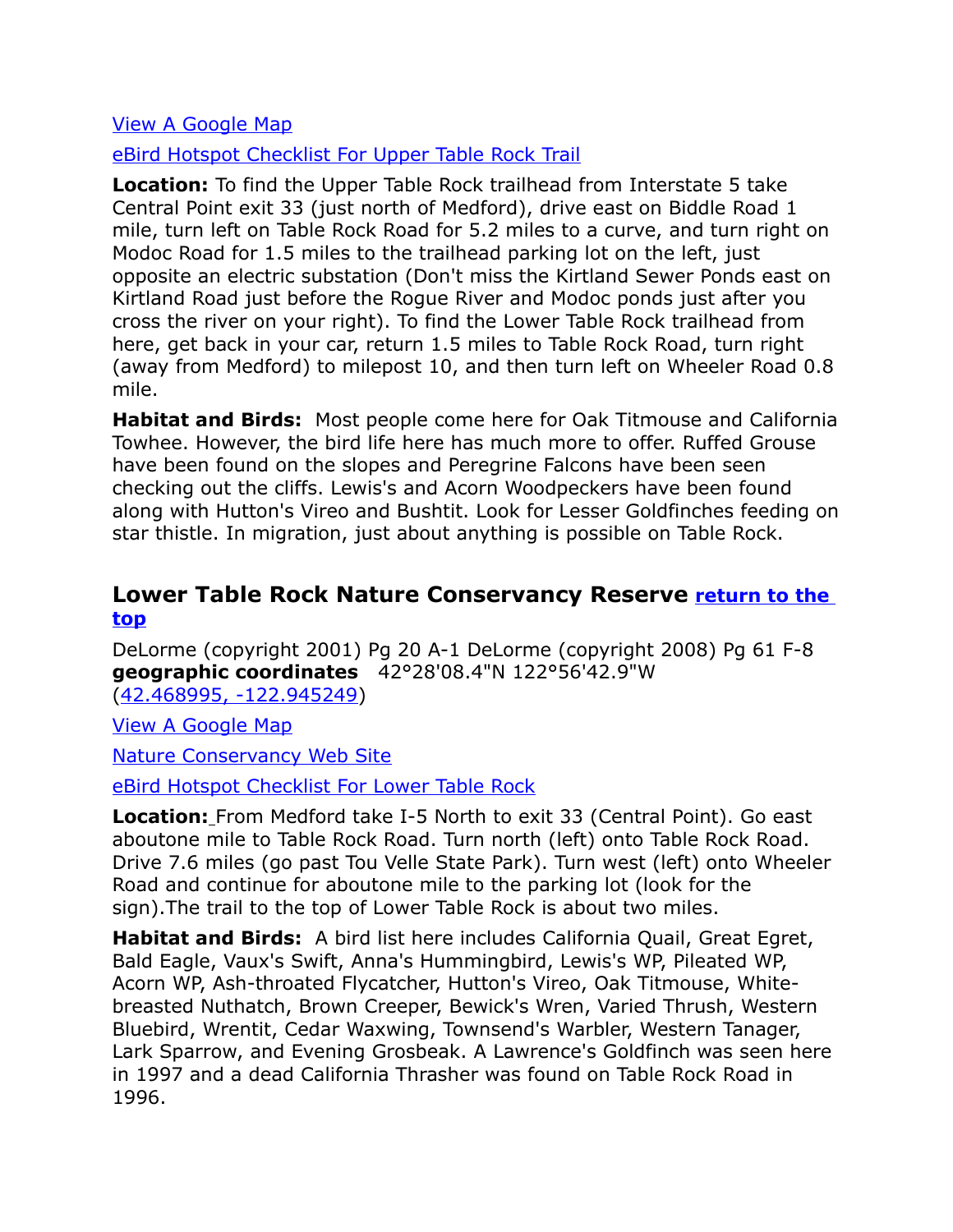# <span id="page-7-1"></span>**Whetstone Savannah Nature Conservancy Reserve [return to](#page-0-0)  [the top](#page-0-0)**

DeLorme (copyright 2001) Pg 20 B-2 DeLorme (copyright 2008) Pg 61 F-7 **geographic coordinates** 42°25'19.1"N 122°54'29.7"W [\(42.421984, -122.908243\)](https://www.google.com/maps/place/42%C2%B025)

#### [View A Google Map](http://maps.google.com/maps/ms?hl=en&ie=UTF8&msa=0&msid=108036481085398338899.00047528de2f7f286a52d&z=11)

**Location:** From Interstate 5 take Central Point exit 33 (just north of Medford), drive east on Biddle Road 1 mile, turn left on Table Rock Road and drive 4.5 miles to the Rogue River. Just before you cross the river, take a left (west) on Kirtland Road and drive approximately 2 miles. Turn left on High Banks Road and drive until you come to a right angle turn that takes you left (east) onto Newland Road. Drive approximately 1 mile. It is on the south side of the road, and the signing is rather obscure.

**Habitat and Birds:** This is dry, scrubby area mixed with oak woodland. Ring-necked Pheasant and California Quail can both be heard calling on a spring morning. Lewis's and Acorn Woodpeckers have been seen here along with Western Kingbird and Cassin's Vireo. Oak Titmouse and Bushtits occupy the bush while White-breasted Nuthatch and Western Bluebirds keep to the trees. Though not to be expected, both Northern Mockingbird and Sage Thrasher have been seen here. California Towhee and Lark Sparrow can sometimes be found. Watch for Brown-headed Cowbirds, Bullock's Orioles, and Lesser Goldfinch.

#### <span id="page-7-0"></span>**Tou Velle State Park/Denman Wildlife Management Area [return to the top](#page-0-0)**

DeLorme (copyright 2001) Pg 20 A-2 DeLorme (copyright 2008) Pg 68 A-3 **geographic coordinates** 42°26'31.6"N 122°53'09.2"W [\(42.442102, -122.885874\)](https://www.google.com/maps/place/42%C2%B026)

[View A Google Map](http://maps.google.com/maps/ms?hl=en&ie=UTF8&msa=0&msid=108036481085398338899.00047528de2f7f286a52d&z=11)

[eBird Hotspot Checklist For Tou Velle SP](http://ebird.org/ebird/hotspot/L461017?yr=all&m=&rank=mrec)

**Location:** From I-5 north of Medford, take the Central Point exit (exit 33) and turn east on Biddle Road (some maps show this street as Pine Street initially). Go one mile to Table Rock Road and turn left (north). Go 4.2 miles to the park turnoff which is just short of the Rogue River. Hike or drive east through the park which becomes the Denman Wildlife Area on the east end. You can also cross the Rogue River and park just after the bridge to explore more areas. There is great birding in Denman at various spots along E Gregory Road with many ponds near the park headquarters.

**Habitat and Birds:** The Denman Area is very marshy and provides the birder with a small glimpse of what was once a much more extensive marshy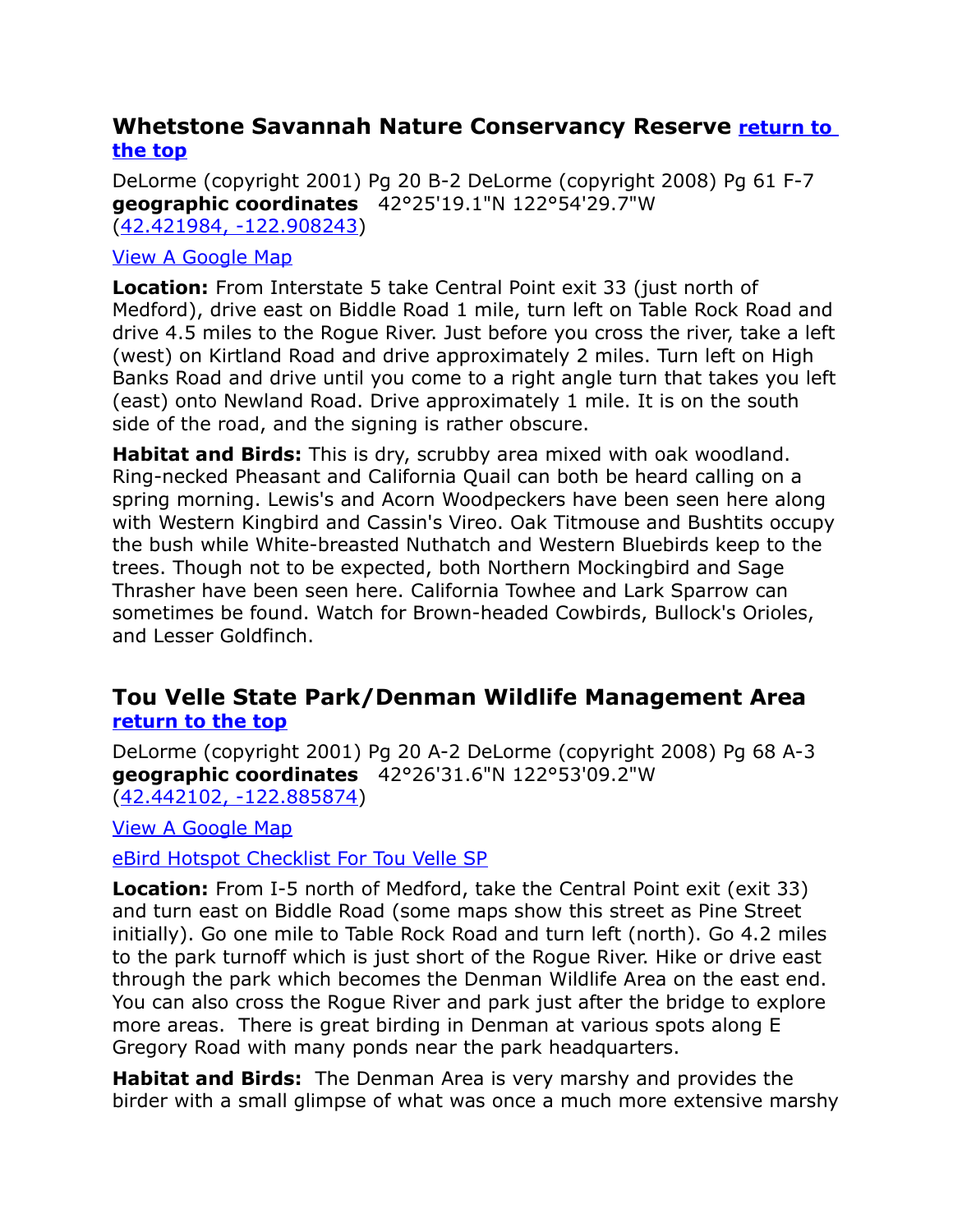region in the Rogue Valley. The river provides open water habitat and oak scrubland is common along the river. Common birds seen in this area include Great Egret, Green Heron, Wood Duck, Common Merganser, Osprey, Whitetailed Kite (one of the better Jackson County locations for this species), Northern Harrier, Virginia Rail, Greater Yellowlegs, Belted Kingfisher, Acorn Woodpecker, Downy Woodpecker, Ash-throated Flycatcher, Tree Swallow, Oak Titmouse, Bushtit, White-breasted Nuthatch, Bewick's Wren, Wrentit, Cedar Waxwing, Orange-crowned Warbler, Common Yellowthroat, Western Tanager, California Towhee, Song Sparrow, Lincoln Sparrow, and Lesser Goldfinch. More unusual sightings have included Black-crowned Night-heron, Ross's Goose, Tundra Swan, Cinnamon Teal, Red-shouldered Hawk, Rough-legged Hawk, Sora (winter), Common Nighthawk, Say's Phoebe, Cliff Swallow, Bluegray Gnatcatcher, Black-throated Gray Warbler, American Tree Sparrow (rare county bird), Lazuli Bunting, and Pine Siskin. Common Grackle was found here in 1994 and a Common Moorhen was here in 1982. Source: OFO Publication No. 19, Guide to Birds of the Rogue Valley, Massey & Vroman.

# <span id="page-8-0"></span>**Medford and Bear Creek Park [return to the top](#page-0-0)**

DeLorme (copyright 2001) Pg 20 B-2 DeLorme (copyright 2008) Pg 68 B-3 **geographic coordinates** 42 19' 40" N 122 52' 06" W (42.32707, -122.88482)

[View A Google Map](http://maps.google.com/maps/ms?hl=en&ie=UTF8&msa=0&msid=108036481085398338899.000475514ad0a1d03984c&ll=42.349918,-122.886887&spn=0.333401,0.699692&z=11)

#### [Medford City Parks Map](http://www.ci.medford.or.us/Page.asp?NavID=467)

**Location:** Medford is located in SE Oregon 30 miles north of the California border on I-5. It is 30 miles SE of Grants Pass and 165 miles south of Eugene. I-5 exits 27 and 30 will access the city. To get to Bear Creek Park, take exit 27 and go east two blocks on Barnett to Highland. Turn left and travel 0.25 miles to the park entrance on your left. Take the bike trail north from here along the creek.

**Habitat and Birds:** Bear Creek Park is an extension of the Bear Creek Greenway and offers good birding in central Medford. See the greenway entry for more bird info. Some of the more unusual birds that have been reported from Medford are Sandhill Crane, Blue Jay, Black-throated Blue Warbler, and Oregon's first Black-chinned Sparrow. More mundane species might include Ring-necked Pheasant, California Quail, Northern Harrier, Anna's Hummingbird, Acorn Woodpecker, N. Rough-winged Swallow, Oak Titmouse, Winter Wren, Hermit Thrush, summer Black-headed Grosbeak, Western Meadowlark, and winter Evening Grosbeaks.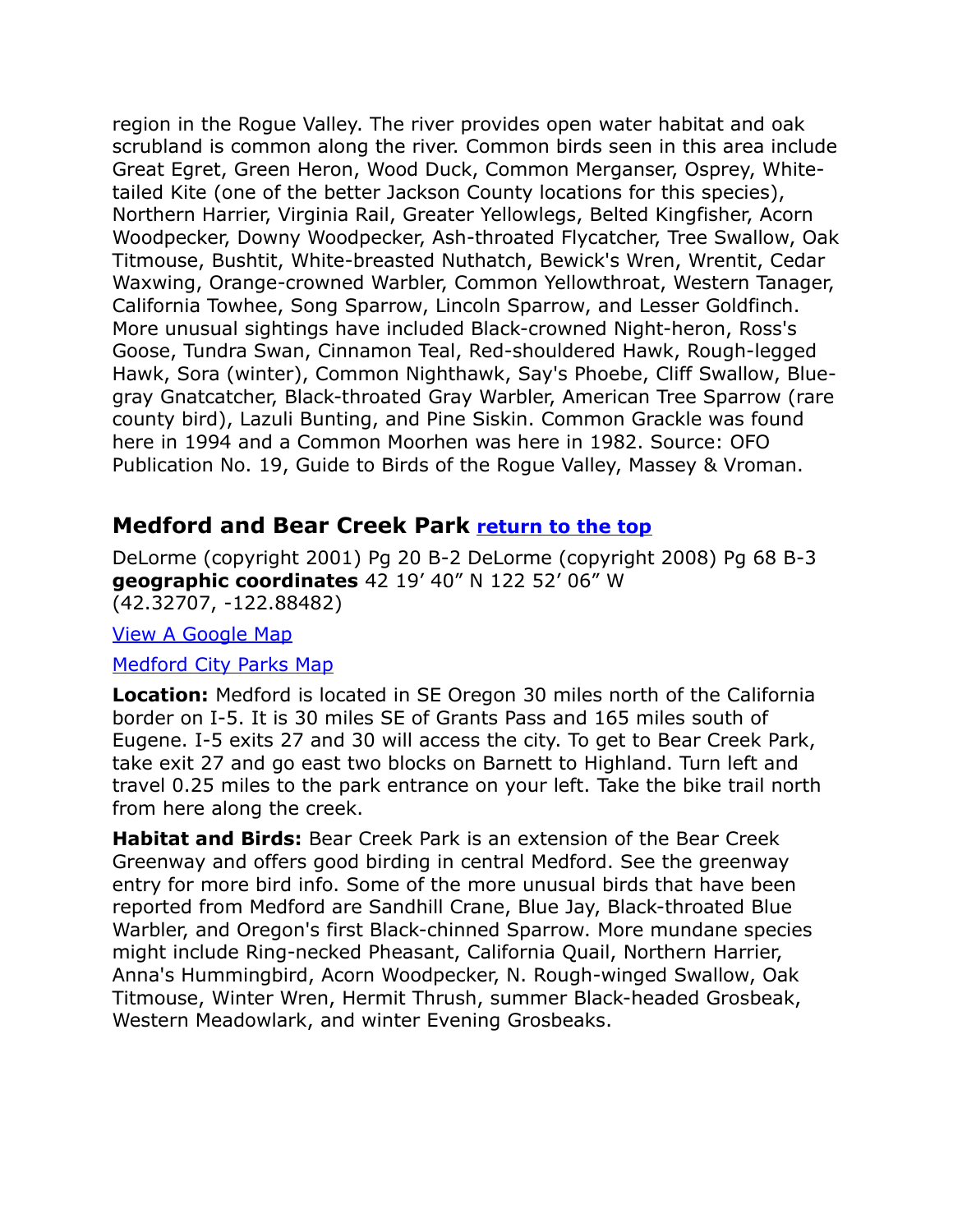# <span id="page-9-1"></span>**Prescott Park and Roxy Ann Butte [return to the top](#page-0-0)**

DeLorme (copyright 2001) Pg 20 B-2 DeLorme (copyright 2008) Pg 68 A-4 **geographic coordinates** 42°20'54.7"N 122°47'08.8"W [\(42.34852, -122.78577\)](https://www.google.com/maps/place/42%C2%B020)

[View A Google Map](http://maps.google.com/maps/ms?hl=en&ie=UTF8&msa=0&msid=108036481085398338899.000475294592dd779066f&ll=42.34129,-122.939758&spn=0.66689,1.399384&z=10) 

[City of Medford Park Website](http://www.ci.medford.or.us/Page.asp?NavID=1197)

[City of Medford Park Brochure](http://www.ci.medford.or.us/Files/Prescott%20Brochure.pdf)

[eBird Hotspot Checklist For Roxy Ann Butte](http://ebird.org/ebird/hotspot/L516852?yr=all&m=&rank=mrec)

**Location:** From I-5 in Medford, take exit 27 and travel east on Barnett Road for 2 miles to N. Phoenix Road. Turn left (north) on North Phoenix and go 1.3 miles (just past the big "S" curve) to Hillcrest Road. Take Hillcrest east for 2 miles and look for a sign to Prescott Park. Turn left and bird the dirt roads here to your heart's content. There are two gates that are sometimes locked (the second gate is usually locked). If locked, get out and hike the roads. See the brochure above. A round-trip walk from the second gate is about 4 miles.

**Habitat and Birds:** Lots of things can show up on this scrubby butte. Mixed conifers are scattered among oak savannah, manzanita, mountain mahogany, and oak woodlands. Oak Titmouse can be found here along with Downy Woodpecker and American Goldfinch. Nesters include California Towhee, Western Wood-Pewee, Ash-throated Flycatcher, House Wren, Bluegray Gnatcatcher, Nashville Warbler, Black-headed Grosbeak, and Lazuli Bunting. Unusual sightings include Merlin, Sandhill Crane, Pygmy Nuthatch, Wilson's Warbler, and Lark Sparrow. Even Costa's Hummingbird has been found here in the past. Source: OFO Publication No. 19, Guide to Birds of the Rogue Valley, Massey & Vroman.

# <span id="page-9-0"></span>**Anderson Butte and Sterling Ditch [return to the top](#page-0-0)**

DeLorme (copyright 2001) Pg 20 C-1 DeLorme (copyright 2008) Pg 68 C-2 **geographic coordinates** 42°12'19.1"N 122°54'21.6"W [\(42.205297, -122.906004\)](https://www.google.com/maps/place/42%C2%B012)

[View A Google Map](http://maps.google.com/maps/ms?hl=en&ie=UTF8&msa=0&msid=108036481085398338899.00046dd7fee8efb544266&ll=42.226484,-122.947998&spn=0.334055,0.699692&z=11)

**Location, Habitat, and Birds: [Portland Audubon Important Bird Area](http://www.audubonportland.org/issues/statewide/iba/iba-map/anderson)  [Site](http://www.audubonportland.org/issues/statewide/iba/iba-map/anderson)**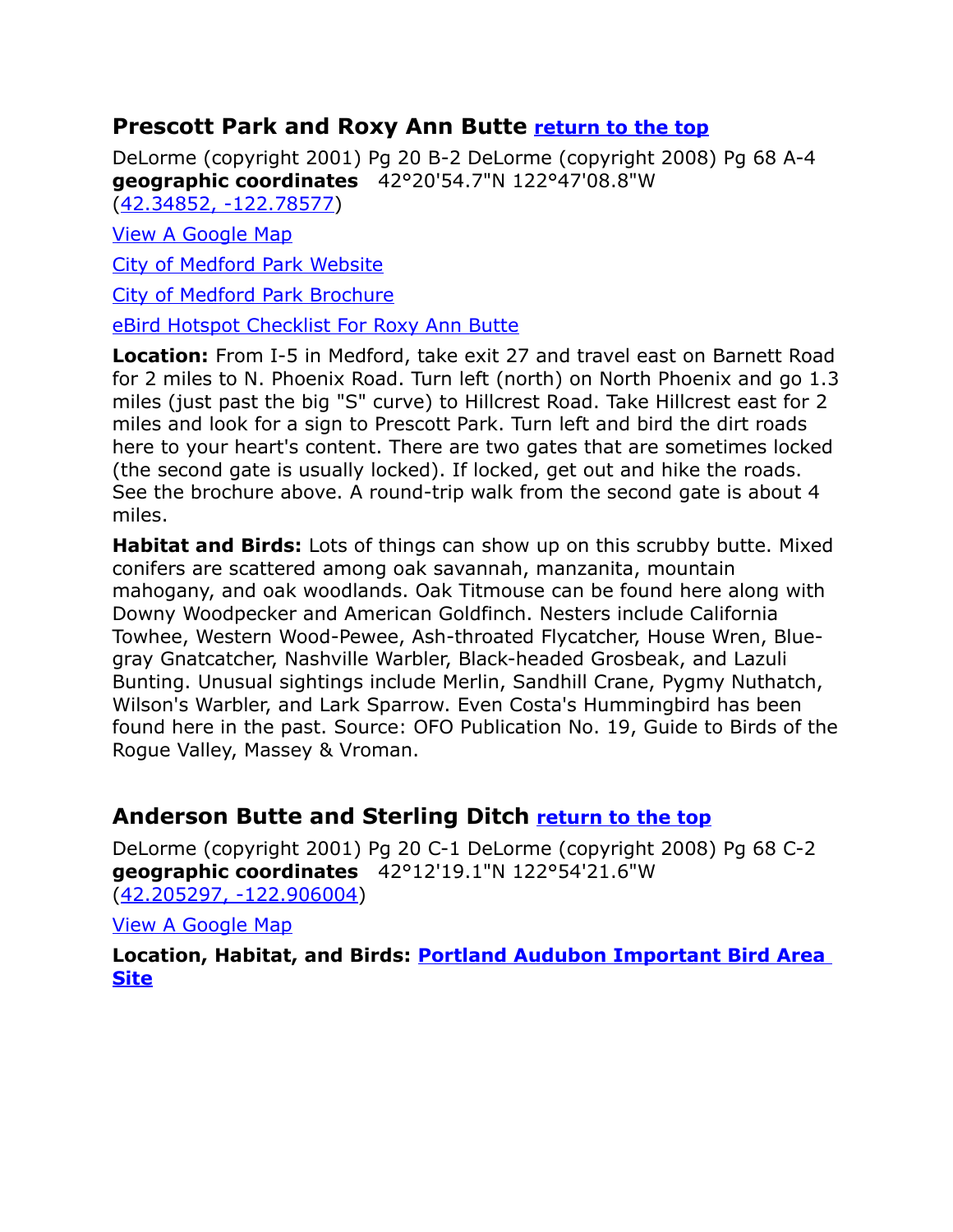# <span id="page-10-2"></span>**Applegate River & Reservoir [return to the top](#page-0-0)**

DeLorme (copyright 2001) Pg 19 D-8 DeLorme (copyright 2008) Pg 67 E-10 **geographic coordinates** 42°03'19.2"N 123°07'04.8"W [\(42.055342, -123.117989\)](https://www.google.com/maps/place/42%C2%B003)

#### [View A Google Map](http://maps.google.com/maps/ms?hl=en&ie=UTF8&msa=0&msid=108036481085398338899.0004751f65363a07af54c&ll=42.195714,-123.044128&spn=0.668429,1.399384&z=10)

**Location:** The Applegate River runs north through western Jackson County. To access the river and, eventually, the reservoir, start in Medford and take I-5 exit 30. Travel west on Hwy 238 to Jacksonville. Continue on 238 through Jacksonville to the little town of Ruch. Here take Upper Applegate Road south to the reservoir. The road follows the river and gives plenty of opportunities to stop and bird. You can also continue on 238 west from Ruch to Provolt. This is the boundary between Jackson and Josephine counties. Most of the river is bordered by private land here and access is very limited along this stretch.

**Habitat and Birds:** Lush riparian area bordered by oak woodlands. Species seen here include Common Merganser, Osprey, Belted Kingfisher, Downy Woodpecker, Black-capped Chickadee, Bushtit, Wrentit, and Bullock's Oriole

# <span id="page-10-1"></span>**Lynn Newbry Park [return to the top](#page-0-0)**

DeLorme (copyright 2001) Pg 20 C-2 DeLorme (copyright 2008) Pg 68 C-4 **geographic coordinates** 42°14'42.6"N 122°46'32.1"W [\(42.245163, -122.775584\)](https://www.google.com/maps/place/42%C2%B014)

[View A Google Map](http://maps.google.com/maps/ms?hl=en&ie=UTF8&msa=0&msid=108036481085398338899.000475294592dd779066f&ll=42.34129,-122.939758&spn=0.66689,1.399384&z=10)

[Talent Parks](http://www.cityoftalentparks.org/)

[eBird Hotspot Checklist For Lynn Newbry Park](http://ebird.org/ebird/hotspot/L471318?yr=all&m=&rank=mrec)

**Location:** Southeast of Medford, take the Talent Exit from I-5 (exit #21). Before crossing Bear Creek, pull into the park on the east side of West Valley View Road.

#### **Habitat and Birds:**

# <span id="page-10-0"></span>**Bear Creek Greenway [return to the top](#page-0-0)**

DeLorme (copyright 2001) Pg 20 DeLorme (copyright 2008) Pg 68 **geographic coordinates** - Multiple Access Points (see the map below)

[View A Google Map](http://maps.google.com/maps/ms?hl=en&ie=UTF8&msa=0&ll=42.233602,-122.854614&spn=0.807337,2.113495&z=10&msid=108036481085398338899.0004751f2fb229b59a820) Ashland

[View A Google Map](http://maps.google.com/maps/ms?hl=en&ie=UTF8&msa=0&ll=42.378519,-122.900105&spn=0.025235,0.066047&z=15&msid=108036481085398338899.00047c3ab1118c9ca29df) Central Point

[Bear Creek Greenway Website](http://jacksoncountyor.org/parks/Greenway/Bear-Creek-Greenway-Map)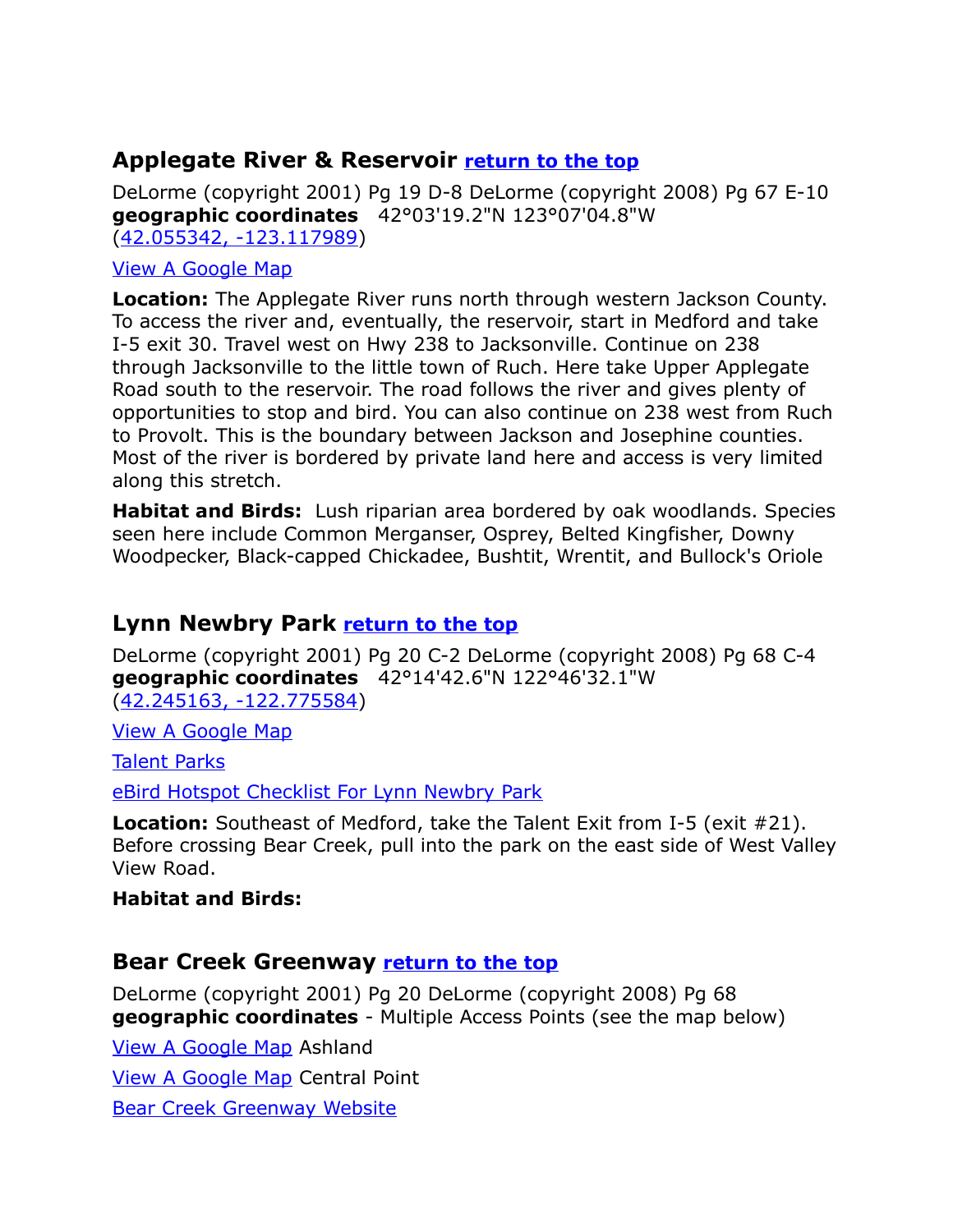#### [Bear Creek Greenway Map](http://www.bearcreekgreenway.com/explore/maps/)

<span id="page-11-1"></span><span id="page-11-0"></span>**Location: ASHLAND [\(42.212623, -122.712291\)](https://www.google.com/maps/place/42%C2%B012) -** This section of the greenway lies between Oak St. in Ashland and Valley View Road in Talent. To access this section, take exit 19 from I-5 and go south on Valley View Road. At Hwy 99, turn left and drive into Ashland. In the middle of town, turn left on Oak Street and follow it north for about a mile to Nevada Street. Turn left on Nevada and drive 0.1 miles. Turn right opposite Helman Street onto a one-lane paved road that leads to the dog park (no sign). Parking is available at the dog park and the paved trail starts here. The trail goes past the city waste treatment facility and then winds 2 miles along Bear Creek to Valley View Road. There is a good pond just past the building materials yard that is good for waterfowl. TALENT - This section of the greenway lies between **[Lynn Newbry Park](#page-11-1)** and Valley View Road in Talent. This wheelchair accessible path goes for 2 miles along Bear Creek and the birding is great. To access this stretch of the path, take exit 19 from I-5 and go south on Valley View Road. Turn right at the light (Hwy 99) and drive about 1 mile to the parking area on the right. Take the trail from here. You can access this stretch from **[Newbry Park](#page-11-0)** as well. See directions for this access in the Newbry section below. Source: OFO Publication No. 19, Guide to Birds of the Rogue Valley, Massey & Vroman. CENTRAL POINT - Go out East Pine Street In Central Point over I-5 to the Pilot Station which lies along the west side of Bear Creek and the Bear Creek Greenway (**[42.378531,](https://www.google.com/maps/place/42%C2%B022)  [-122.898892](https://www.google.com/maps/place/42%C2%B022)**). There is an undeveloped parking lot on the north side of Pine Street. Park on the east side of the lot, there is a trail leading down to the paved Greenway. Follow the Greenway south under the Pine Street Bridge, the trail is a double lane paved bike trail. The trail goes through hardwood riparian woods, sometimes breaking out into open fields, and passing by some swampy ground. The Kiosk looking over **Mingus Pond** (**[42.368843, -122.891001](https://www.google.com/maps/place/42%C2%B022)**) is about 1.5 miles south and provides good views of waterfowl at close range. One can also pickup a trail that goes around the east side of the pond and ties back into the greenway about 3/4 mile north.

Habitat and Birds: Bear Creek runs from Ashland to Central Point with a virtually unbroken paved path the whole way. Lush riparian growth mixes with oak woodlands to offer a good sampler of Southern Oregon habitats. This is a wonderful place to find a cross-section of Jackson County Birds and a perfect "first stop" if you have never birded Jackson County before. Acorn Woodpeckers, California Towhees, Yellow-breasted Chat, and Oak Titmouse are just a few of the over 100 species you can find on this path. Others to be expected would include Pied-billed Grebe, Green Heron, Wood Duck, Osprey, Cooper's Hawk, Ring-necked Pheasant, Virginia Rail, Anna's Hummingbird, Belted Kingfisher, Downy Woodpecker, Pileated Woodpecker, Black Phoebe, 6 species of swallow, Empid flycatchers, Oak Titmouse, White-breasted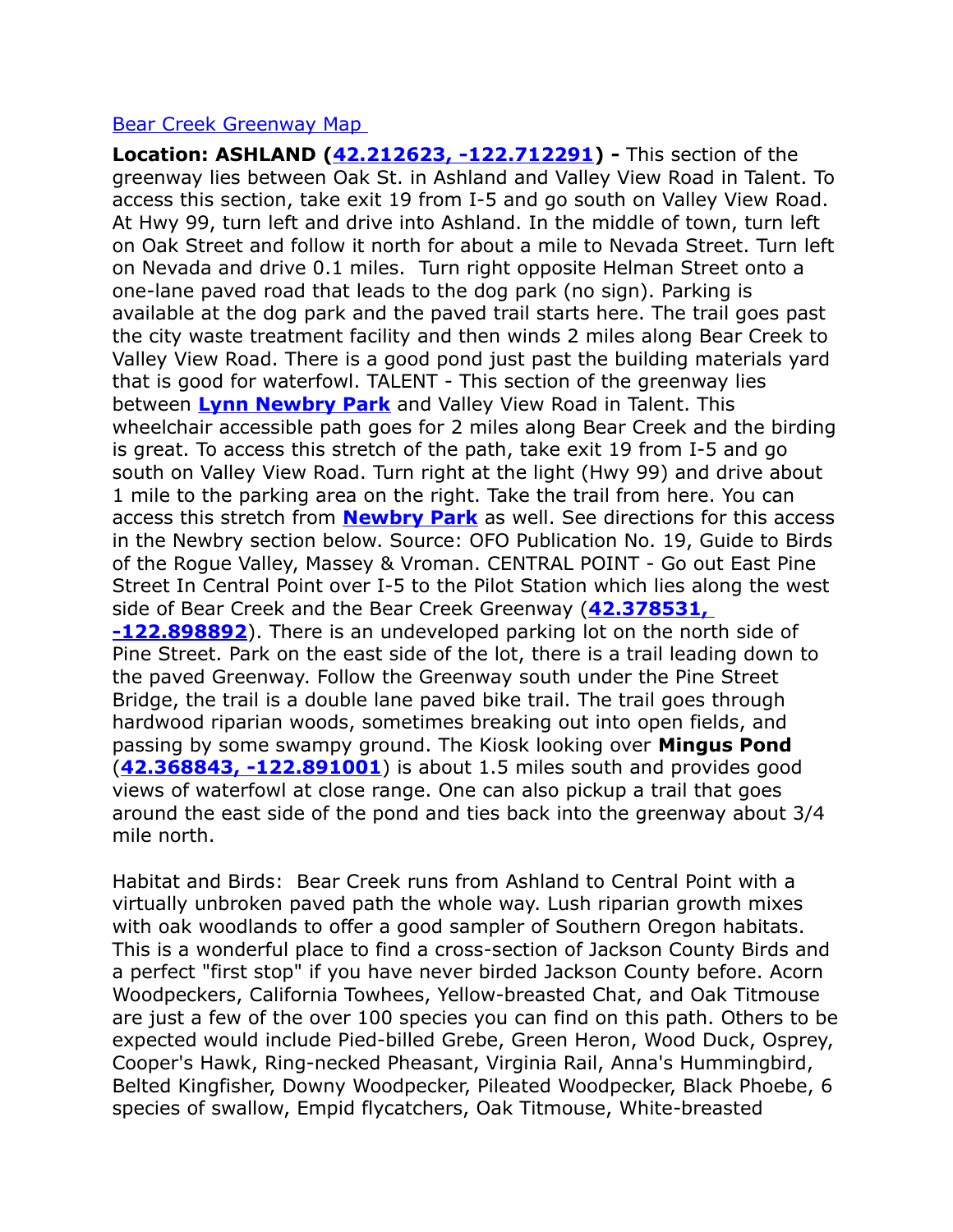Nuthatch, House and Marsh Wren, Wrentit, Cedar Waxwing, MacGillivray's Warbler, California Towhee, Lincoln Sparrow, Purple Finch, and Lesser Goldfinch. Not so common are sightings of Eurasian Wigeon, American Bittern, Peregrine Falcon, Sora, Cassin's Vireo, Chestnut-backed Chickadee, Lazuli Bunting, and Tricolored Blackbird. Source: OFO Publication No. 19, Guide to Birds of the Rogue Valley, Massey & Vroman.

# <span id="page-12-1"></span>**LAKE OF THE WOODS AREA**

# <span id="page-12-0"></span>**Agate Lake County Park (Harper Reservoir) [return to the top](#page-0-0)**

DeLorme (copyright 2001) Pg 20 A-2 DeLorme (copyright 2008) Pg 68 A-4 **geographic coordinates** 42°24'47.9"N 122°46'33.8"W [\(42.413297, -122.776049\)](https://www.google.com/maps/place/42%C2%B024)

[View A Google Map](http://maps.google.com/maps/ms?hl=en&ie=UTF8&msa=0&msid=108036481085398338899.00047528de2f7f286a52d&z=11)

[eBird Hotspot Checklist For Agate Lake Park](http://ebird.org/ebird/hotspot/L2850010?yr=all&m=&rank=mrec)

**Location:** From I-5 in Medford, take exit 30 to Hwy 62. Take 62 to White City (about 5.5 miles). Turn right (east) on Route 140 (Lake of the Woods Hwy). Go about 4 miles and turn right on Antelope Road (this is at the top of the hill past the golf course). The entrance to Agate Lake is about 1/2 mile down Antelope Road on the right and is marked with a sign. This will get you to the west shore. To get to the east shore, continue along Antelope to Dry Creek Road (this is the turnoff to the landfill). Agate Lake's vehicle access has been limited, particularly on the east side for soil protection, in an effort to ban 4 wheel drive damage. There is now a good parking lot on the east side with a restroom, which offers good birding access for walking along the east shore. The county removed much of the brush on the eastside, in an effort to cut down fire danger. Unfortunately, it also removed a good deal of upland bird habitat. Birding is still good there,particularly in the Spring.

**Habitat and Birds:** This lake is close to Medford and near some of the other, more popular, birding sites in Jackson County. Unlike most of the other large water features in Jackson County, this is not a mountain lake. Oaks and scrub land surround this lake. There are plenty of patches of varied vegetation which create many microhabitats that attract a wide variety of birds. Grasslands, oak savannah, marsh, and blackberry thickets can be found along with the oak woodland. Waterfowl of various kinds visit Agate Lake. White-fronted Geese, dabblers (including Cinnamon Teal), and diving ducks can be seen most of the year. Western Grebe are found here often and American White Pelican has been seen along with Great Egret. Peregrine Falcons can sometimes be found feeding on shorebird flocks. Speaking of shorebirds; eleven species have been documented including Semipalmated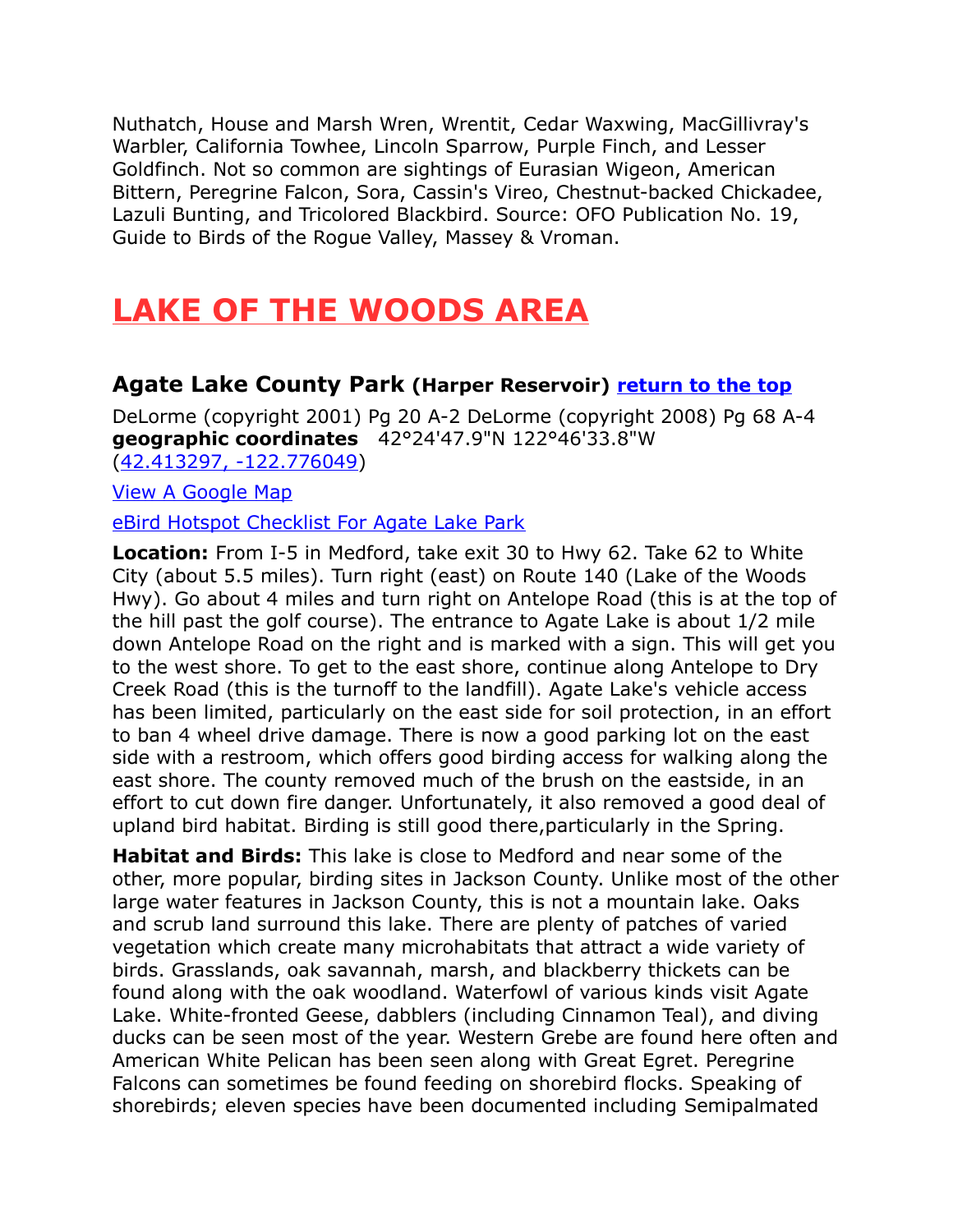Sandpiper, Red-necked Phalarope, American Avocet, Stilt Sandpiper, and Buff-breasted Sandpiper. Needless to say, this is a good shorebird location. This is one of the better locations to find terns and both Forster's and Caspian are seen here. Pipits sometimes occupy the wet shoreline and Lark Sparrows can be found in the meadow. Blue-gray Gnatcatcher is rare here but Oak Titmouse is pretty common. Watch for rarities. Four Great-tailed Grackles were found here in 2006 and Tricolored Blackbirds have nested here in the past. Other "goodies" that have been reported here include Black Phoebe, Bonaparte's & Western Gull, Costa's Hummingbird, Northern Shrike, and Ferruginous Hawk. Source: OFO Publication No. 19, Guide to Birds of the Rogue Valley, Massey & Vroman.

# <span id="page-13-1"></span>**Lake Creek [return to the top](#page-0-0)**

DeLorme (copyright 2001) Pg 20 A-4 DeLorme (copyright 2008) Pg 61 F-10 **geographic coordinates** 42°25'32.5"N 122°37'45.9"W [\(42.425688, -122.629408\)](https://www.google.com/maps/place/42%C2%B025)

#### [View A Google Map](http://maps.google.com/maps/ms?hl=en&source=hp&ie=UTF8&hq=&hnear=Lake+Creek,+OR&gl=us&ei=-xfMSteiMoX0sgPOy4SMAQ&msa=0&ll=42.422443,-122.605019&spn=0.20123,0.528374&z=12&msid=108036481085398338899.00047550c10397ede0323)

**Location:** Lake Creek is located east of Eagle Point on Hwy 140. It's best to access this location from White City. Take Hwy 140 (Lake of the Woods Hwy) for 12.6 miles to Lake Creek Loop. Turn right and take the loop. This road is 2.5 miles long and offers plenty of opportunities to bird the creek and surrounding forest. Half way around the loop, the South Fork Little Butte Creek Road travels south and offers good birding for about a mile. After a mile, take Lake Creek Road for 3.5 miles to Lake Creek Reservoir. Just a quarter mile west of Lake Creek Reservoir is Bradshaw Reservoir #2. If you poke around a bit and work your way west from Bradshaw #2, you can find Nygren Reservoir and Bradshaw Reservoir #1. All of these look like they are very birdy but little information is available about them. We could use updated information if you travel to these sites.

**Habitat and Birds:** Lake Creek is most famous for a Brown Thrasher found in 2002. More recently, birds seen around this area include Barrow's Goldeneye, Hooded Merganser, Eared Grebe, Western Bluebird, Gray Catbird (not to be expected), and Varied Thrush. This list will undoubtedly grow as others explore this promising birding site.

# <span id="page-13-0"></span>**Willow Lake [return to the top](#page-0-0)**

DeLorme (copyright 2001) Pg 21 A-5 DeLorme (copyright 2008) Pg 62 F-2 **geographic coordinates** 42°28'44.6"N 122°27'10.2"W [\(42.47906, -122.45284\)](https://www.google.com/maps/place/42%C2%B028)

[View A Google Map](http://maps.google.com/maps/ms?hl=en&ie=UTF8&msa=0&ll=42.638,-122.516785&spn=1.472927,3.216248&z=9&msid=108036481085398338899.00046d9ec73114595f022)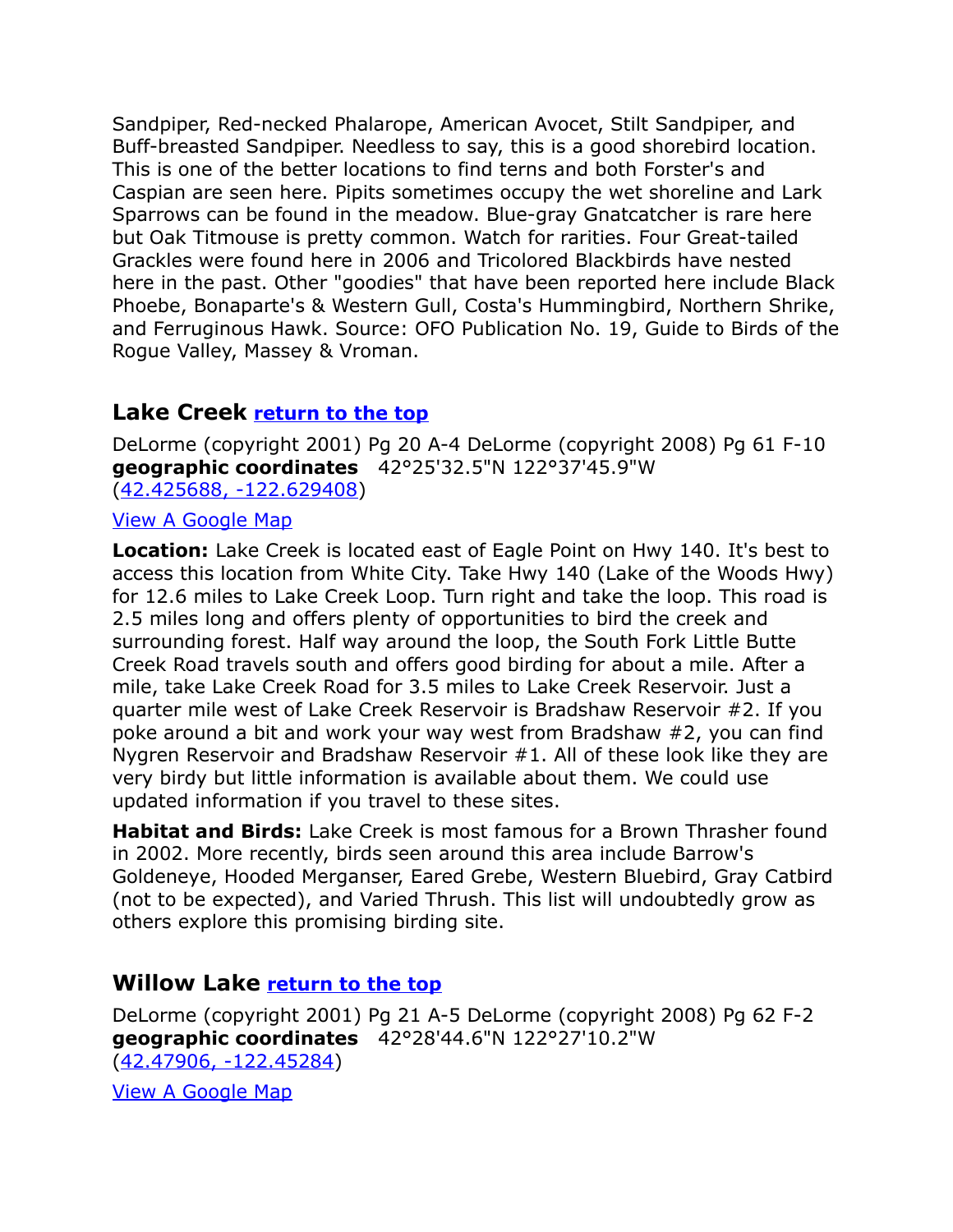#### [eBird Hotspot Checklist For Willow Lake](http://ebird.org/ebird/hotspot/L2257732?yr=all&m=&rank=mrec)

**Location, Habitat, and Birds:** Go to the [Oregon Birding Trails](http://www.oregonbirdingtrails.org/) Website. Choose the Cascades Birding Trail. Click on the Trail Guide and choose the Mt. McLoughlin Loop Guide. Section 164.

# <span id="page-14-3"></span>**Willow Prairie [return to the top](#page-0-0)**

DeLorme (copyright 2001) Pg 21 A-5 DeLorme (copyright 2008) Pg 69 A-8 **geographic coordinates** 42°24'20.2"N 122°23'23.2"W [\(42.405614, -122.389779\)](https://www.google.com/maps/place/42%C2%B024)

[View A Google Map](http://maps.google.com/maps/ms?hl=en&ie=UTF8&msa=0&ll=42.638,-122.516785&spn=1.472927,3.216248&z=9&msid=108036481085398338899.00046d9ec73114595f022)

**Location, Habitat, and Birds:** Go to the [Oregon Birding Trails](http://www.oregonbirdingtrails.org/) Website. Choose the Cascades Birding Trail. Click on the Trail Guide and choose the Mt. McLoughlin Loop Guide. Section 165.

# <span id="page-14-2"></span>**Fish Lake Trail [return to the top](#page-0-0)**

DeLorme (copyright 2001) Pg 21 B-6 DeLorme (copyright 2008) Pg 69 A-8 **geographic coordinates** 42°22'37.9"N 122°21'36.2"W [\(42.37718, -122.36005\)](https://www.google.com/maps/place/42%C2%B022)

[View A Google Map](http://maps.google.com/maps/ms?hl=en&ie=UTF8&msa=0&ll=42.638,-122.516785&spn=1.472927,3.216248&z=9&msid=108036481085398338899.00046d9ec73114595f022)

**Location, Habitat, and Birds:** Go to the [Oregon Birding Trails](http://www.oregonbirdingtrails.org/) Website. Choose the Cascades Birding Trail. Click on the Trail Guide and choose the Mt. McLoughlin Loop Guide. Section 166.

# <span id="page-14-1"></span>**ASHLAND AREA**

# <span id="page-14-0"></span>**Grizzly Peak Trail [return to the top](#page-0-0)**

DeLorme (copyright 2001) Pg 20 B-4 DeLorme (copyright 2008) Pg 68 B-5 **geographic coordinates** 42°16'19.8"N 122°36'22.5"W [\(42.272152, -122.606248\)](https://www.google.com/maps/place/42%C2%B016)

[View A Google Map](http://maps.google.com/maps/ms?hl=en&ie=UTF8&msa=0&msid=108036481085398338899.0004762cc807bdd99760b&ll=42.278833,-122.625275&spn=0.333778,0.699692&z=11)

[eBird Hotspot Checklist For Grizzly Peak](http://ebird.org/ebird/hotspot/L905903?yr=all&m=&rank=mrec)

**Location:** From Interstate 5, take the south Ashland exit number 14. Turn east away from town. Follow Highway 66 for less than ¼ mile. Turn left on Dead Indian Memorial Highway. Follow this road approximately 7.0 miles to the Shale City Road, marked 38-2E-27. (This road will occur before you reach the evergreen forests on top.) Look for the Grizzly Peak trail signs.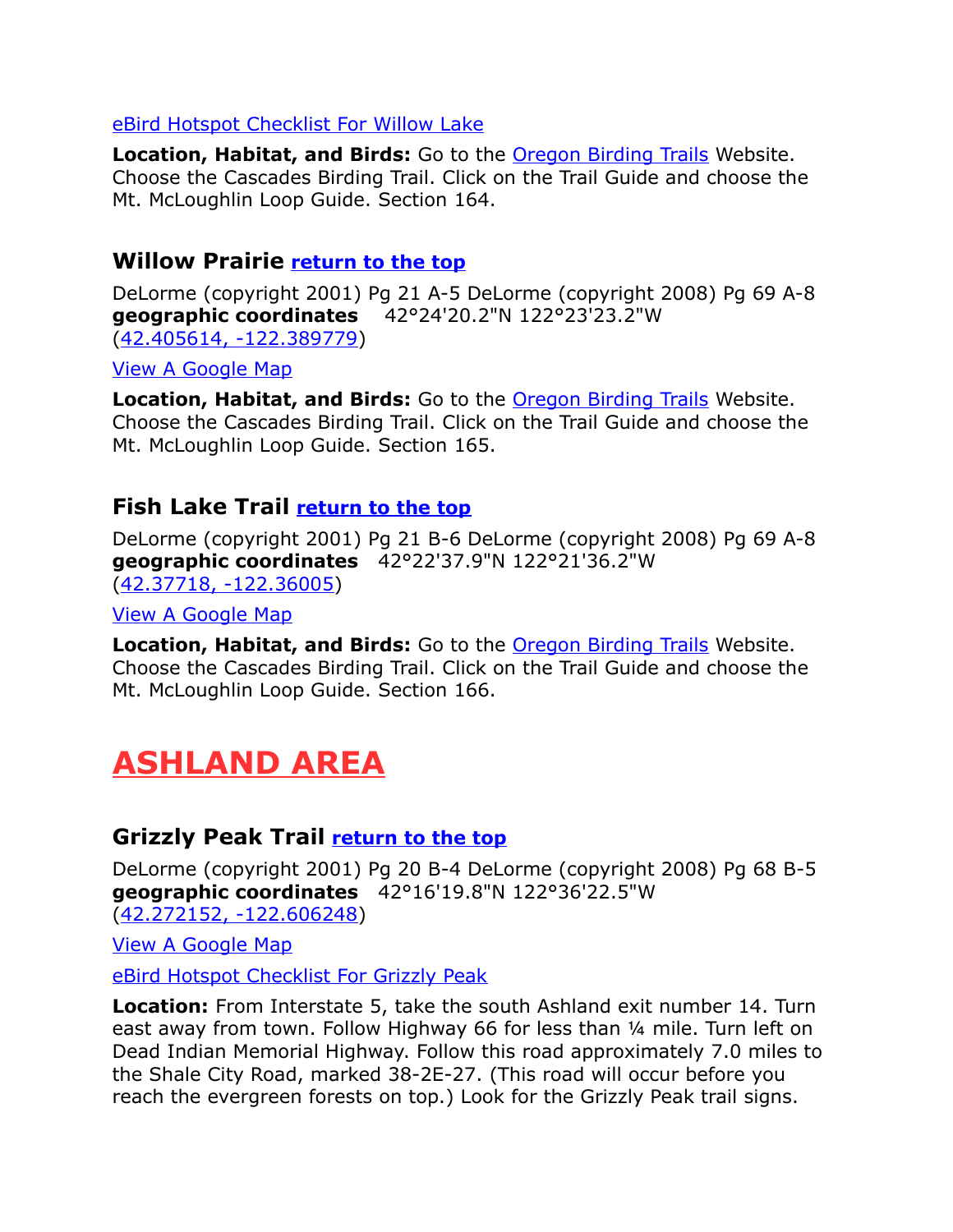Turn left. Follow the Shale City road approximately 3.0 miles until you reach road number 38-2E-9.2. Look for Grizzly Peak trail signs. Turn left onto this road. At approximately 1.0 mile on this road, you will come to a three way junction. Follow the road leading uphill, which will be the same road you are on. Look for the Grizzly Peak trail signs. Approximately 1.0 mile further, you will reach the trailhead. Parking is available at the trailhead for up to 10 cars. The trail itself is only 3 miles round trip if you go up and back and can make a very good birding/wildflower hike in the spring.

**Habitat and Birds:** In 2003, there was a fire on this butte and woodpeckers continue to occupy that burn. The rest of the region is relatively open with scattered timber. Near the top, the timber thickens. As recently as 2009, Great Gray Owl was reported from this trail.

# <span id="page-15-1"></span>**Hooper Springs [return to the top](#page-0-0)**

DeLorme (copyright 2001) Pg 20 C-4 DeLorme (copyright 2008) Pg 69 C-6 **geographic coordinates** 42°14'29.5"N 122°31'34.4"W [\(42.24154, -122.52622\)](https://www.google.com/maps/place/42%C2%B014)

[View A Google Map](http://maps.google.com/maps/ms?hl=en&ie=UTF8&msa=0&msid=108036481085398338899.0004753db672ce90803ab&ll=42.239194,-122.522278&spn=0.333987,0.699692&z=11)

**Location:** Take Dead Indian Memorial Road east out of Ashland. Travel 10.5 miles to Hooper Springs.

**Habitat and Birds:** Oak Woodland and scrub. Data is needed for this location.

# <span id="page-15-0"></span>**Hyatt Lake (Reservoir) [return to the top](#page-0-0)**

DeLorme (copyright 2001) Pg 21 C-5 DeLorme (copyright 2008) Pg 69 C-7 **geographic coordinates** 42°10'25.3"N 122°28'04.7"W [\(42.173706, -122.467980\)](https://www.google.com/maps/place/42%C2%B010)

[View A Google Map](http://maps.google.com/maps/ms?hl=en&ie=UTF8&msa=0&msid=108036481085398338899.000475205540dee41c1a8&ll=42.350425,-122.43988&spn=1.333572,2.798767&z=9)

[BLM Website](http://www.blm.gov/or/resources/recreation/site_info.php?siteid=135)

[eBird Hotspot Checklist For Hyatt Reservoir](http://ebird.org/ebird/hotspot/L1303095?yr=all&m=&rank=mrec)

**Location:** From Interstate 5, take Exit 14 in Ashland, Oregon. Turn on Highway 66 toward Klamath Falls. Follow Highway 66 for 17 miles until you reach the Green Springs Inn. Turn north onto the Bureau of Land Management's East Hyatt Lake Road. Follow the road for approximately three miles until you reach the Hyatt Lake Recreation Complex.

**Habitat and Birds:** Mixed conifer forest and mountain lake habitat. The lake itself may contain several duck species including American Wigeon, Northern Shoveler, Northern Pintail, Ring-necked Duck, Bufflehead, and Hooded Merganser. The woods around the lake should have Hairy and White-headed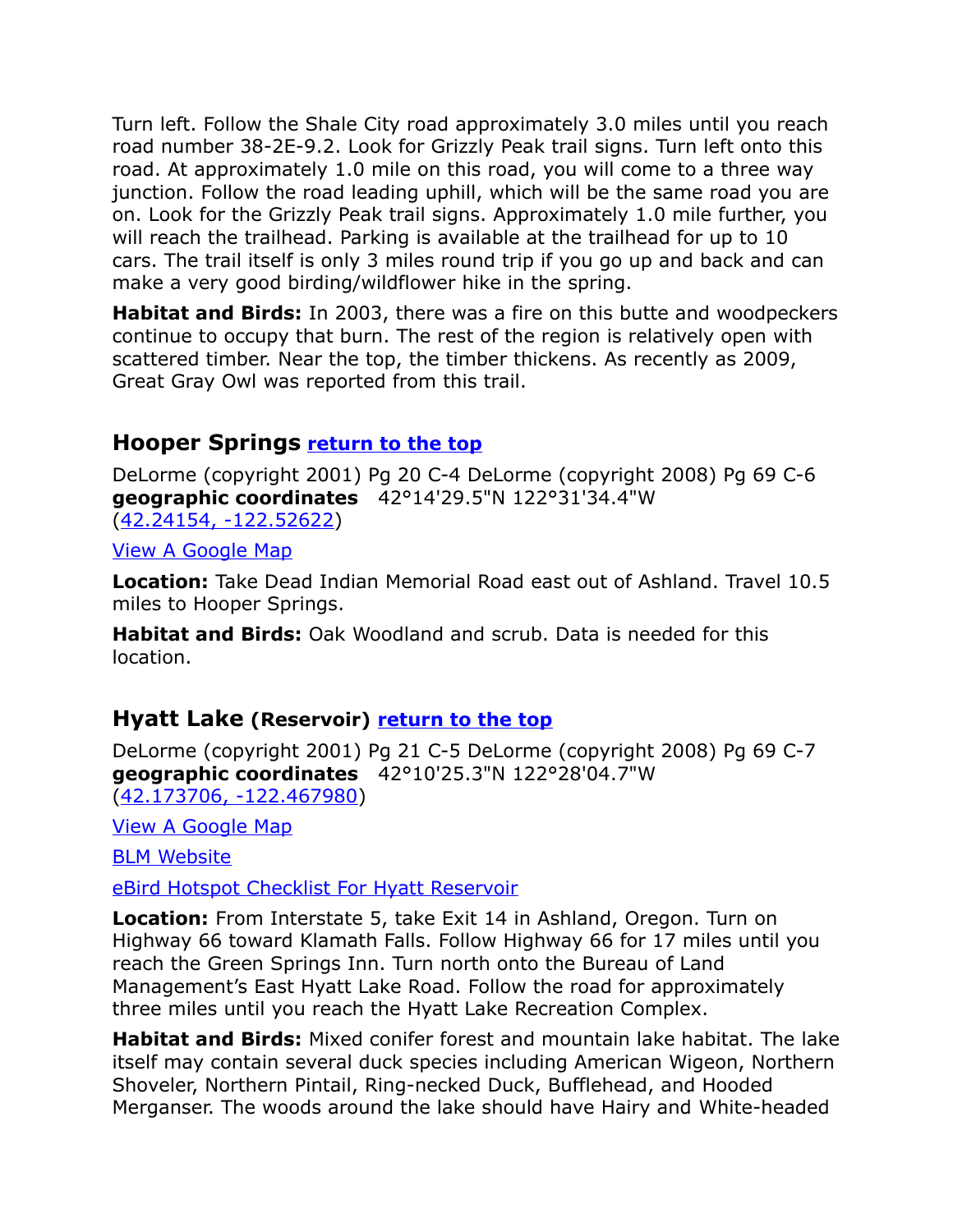Woodpecker with the occasional Black-backed a possibility. Mountain species like nuthatches, chickadees, and Gray Jay can be found. Finches include Red Crossbill, Pine Siskin, Cassin's Finch, and House Finch.

# <span id="page-16-0"></span>**Howard Prairie [return to the top](#page-0-0)**

DeLorme (copyright 2001) Pg 21 C-5 DeLorme (copyright 2008) Pg 69 B-7 **geographic coordinates** 42°14'25.1"N 122°24'37.8"W [\(42.240305, -122.410504\)](https://www.google.com/maps/place/42%C2%B014)

[View A Google Map](http://maps.google.com/maps/ms?hl=en&ie=UTF8&msa=0&msid=108036481085398338899.000475205540dee41c1a8&ll=42.350425,-122.43988&spn=1.333572,2.798767&z=9)

[Howard Prairie Resort](http://jacksoncountyor.org/parks/Camping/Howard-Prairie-Resort/Resort-Map)

[eBird Hotspot Checklist For Howard Prairie Lake](http://ebird.org/ebird/hotspot/L525125?yr=all&m=&rank=mrec)

**Location:** From I-5, take Exit 14 in Ashland. Coming from the north, turn left onto Highway 66. Coming from the south, turn right. Drive about a mile east on Highway 66. Turn left onto Dead Indian Memorial Rd. (the signs direct you to the Ashland Airport and Mountain Lakes). Go to just past the 17 mile marker and turn right onto Hyatt Prairie Rd. at the Howard Prairie Resort sign. Go about 3.5 miles to the resort entrance and turn left at the stone & wood Howard Prairie Resort sign. You can drive around part of the lake or walk around it. Wet meadows are found along the road into the resort Just before Hyatt Prairie Road, there is a dirt road on the left (north). This can be a worthwhile walk or drive and will provide the birder with a good mix of mountain species. Check out Lily Glen C.G. and the various side roads can be taken to add to your exploration.

**Habitat and Birds:** Mixed conifer forest surrounds wet meadows and open water. Common birds that might be expected include Western, Eared, and Pied-billed Grebes, American White Pelican, Green-winged Teal, Common Merganser, Osprey, Bald Eagle, Sharpy & Cooper's Hawks, Sandhill Crane, 5 woodpecker species, Hammond's Flycatcher, Dusky Flycatcher, Pacific Slope Flycatcher, Ash-throated Flycatcher, Cassin's Vireo, Mountain Chickadee, Pygmy Nuthatch, American Dipper, Both bluebirds, 11 species of warbler, 14 sparrow species, Bullock's Oriole, and Cassin's Finch. Both Hyatt Lake and Howard Prairie have been somewhat famous for historic records for Spotted Owl and Great Gray Owl. A Bay-breasted Warbler was found here in 1976. Rough-legged Hawk could stop by in the fall and Grasshopper Sparrow has nested here in the past. Source: OFO Publication No. 19, Guide to Birds of the Rogue Valley, Massey & Vroman.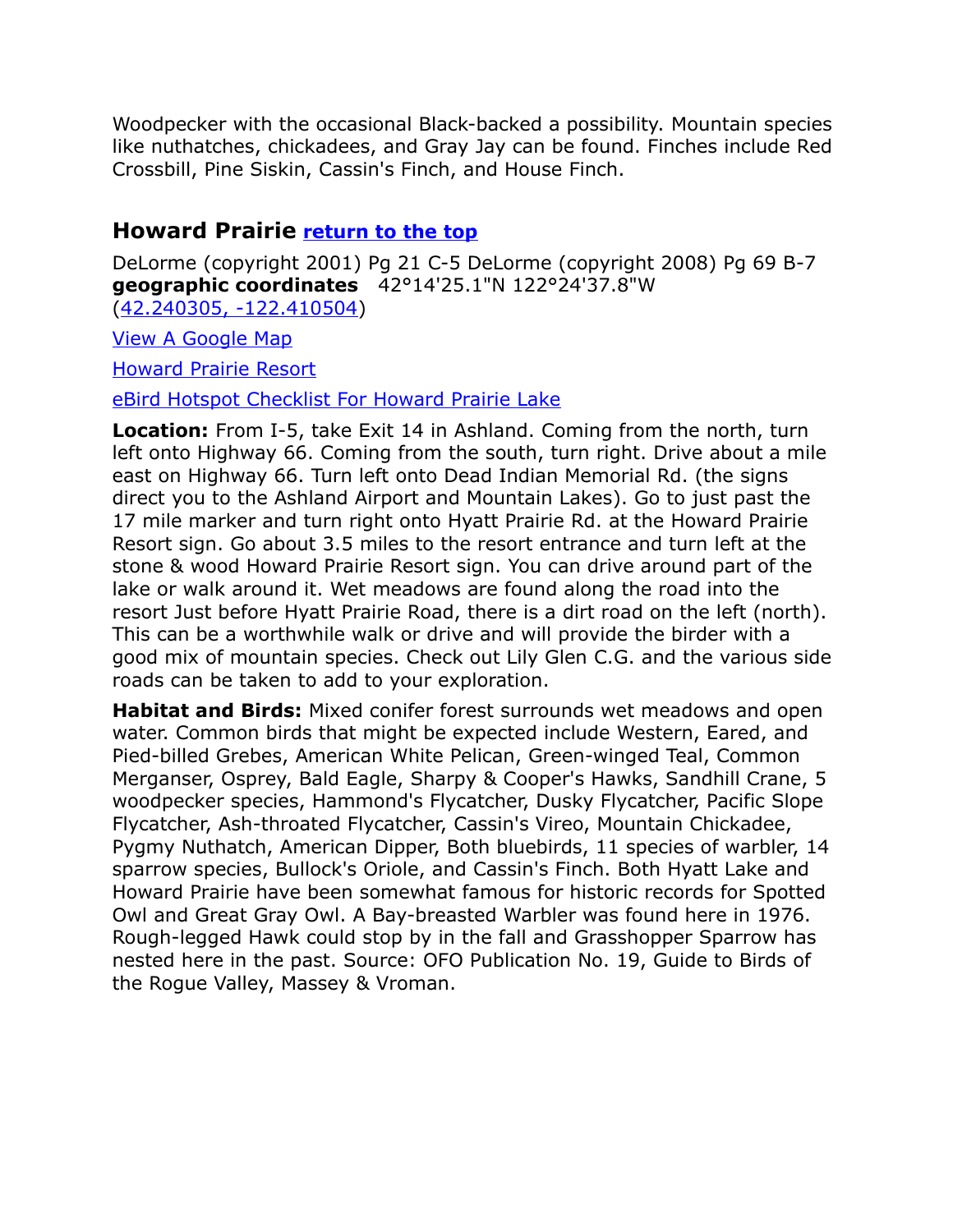# <span id="page-17-0"></span>**Lithia Park and 2060 Road [return to the top](#page-0-0)**

DeLorme (copyright 2001) Pg 20 C-3 DeLorme (copyright 2008) Pg 68 C-4 **geographic coordinates** 42°11'43.9"N 122°42'56.8"W

(Lithia Park [42.19552, -122.71578](https://www.google.com/maps/place/42%C2%B011)  (2060 Road 42.17835, -122.71845)

[View A Google Map](http://maps.google.com/maps/ms?hl=en&ie=UTF8&msa=0&ll=42.233602,-122.854614&spn=0.807337,2.113495&z=10&msid=108036481085398338899.0004751f2fb229b59a820) 

[eBird Hotspot Checklist For Lithia Park](http://ebird.org/ebird/hotspot/L480658?yr=all&m=&rank=mrec)

[City Information](http://www.citytowninfo.com/places/oregon/ashland)

[City Park Information](http://www.ashland.or.us/SectionIndex.asp?SectionID=426)

[Lithia Park Map](http://www.ashland.or.us/Files/Lithia_Park.pdf) 

#### [Oregon Shakespeare Festival](http://www.osfashland.org/)

**Location, Habitat, and Birds:** A walk around the perimeter of Lithia Park in central Ashland is always worthwhile. In the park itself you can look for Dipper under the or around the foot bridges. There are nesting Wood Duck here as well. For the rest of the birding, walk uphill from downtown on Granite Street then loop around the park and return to downtown on the dirt road which you see heading east after you reach the swimming reservoir. This is about a four miles circuit altogether. To shorten it, turn left off Granite just uphill from the park maintenance yard, cross the bridge, and turn left (east) in front of the park headquarters, cross the cul-de-sac and walk east on the dirt path. Riparian vegetation blends with mixed conifer-hardwood forest. You can access Lithia Park from I-5 by taking either exit 14 or 19. Travel to downtown Ashland and take Winburn Way south into the park. Park and walk south through the park. If you go about 1.5 miles, you will come to a water tank and a pond. This is the end of the trail. Birds found in Lithia Park include Great Blue Heron, Canada Geese, Common Merganser, Wood Duck nest here, American Kestrel, Red-tailed Hawk, Acorn, Downy and possibly Lewis's Woodpecker, Northern Flicker, Red-breasted Sapsucker, Band-tailed Pigeon, California Quail, Killdeer, Bewick's Wren, Bushtit, Lesser and American Goldfinch, Brewer's and Red-winged Blackbird. In spring and summer: Western Kingbird, Warbling Vireo, Yellow-breasted Chat, Wilson's, Yellow and Orange-crowned Warbler, Robin, Swainson's Thrush, Western Tanager, Black-headed Grosbeak, Bullock's Oriole, Song Sparrow, Goldencrowned and White-crowned Sparrow, Junco. During migration any of the local accipiters, Cedar Waxwing (I've seen hundreds in the trees here in May) and summering warblers such as Nashville and MacGillivray's are possible. At night look for Western Screech-owl in Lithia Park.

The 2060 Road makes a 28 mile loop that is closed to motor vehicles and offers terrific hiking, biking, and birding. Take Winburn Way south along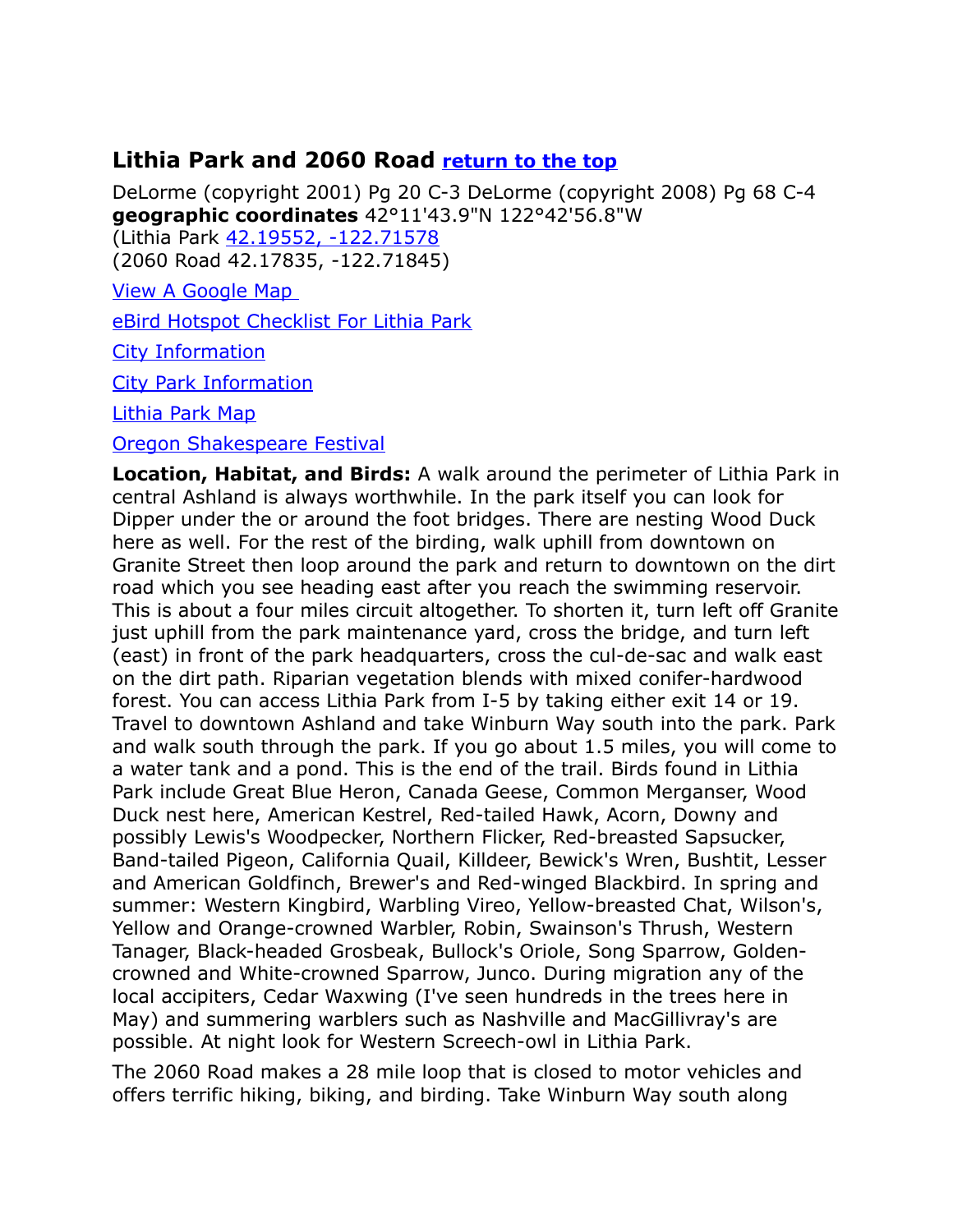Lithia Park to where the paved road curves around a fenced picnic area. Turn right on a gravel road here and drive a short distance to the parking area. This is mixed conifer hardwood forest and offers a good sampling of local birds. Spring and summer are the best times to hike here and a more beautiful walk will be hard to find.

Ashland is a gem of a city and many birds may show up in its multiple public locations. Spring and summer: MacGillivray's Warbler, Anna's and Rufous Hummingbird, Black-headed Grosbeak, Tree and Barn Swallows, Vaux's Swift, Flicker, Hairy and Pileated Woodpecker (on the slope north of Granite Street), Lesser Goldfinch, White-breasted Nuthatch, Western Scrub-jay and Steller's Jays, Band-tailed Pigeon, Spotted Towhee, Nashville Warbler, Western Tanager. In May and June the hills must hold hundreds of Western Wood-pewee, their drooping whistle is almost as constant as the nasal buzz of the Spotted Towhee. A Costa's Hummingbird was reported from Ashland in 1980 and again in 1996. A Chestnut-sided Warbler was found here in 1982. Source: OFO Publication No. 19, Guide to Birds of the Rogue Valley, Massey & Vroman.

# <span id="page-18-0"></span>**North Mountain Park [return to the top](#page-0-0)**

DeLorme (copyright 2001) Pg 20 C-3 DeLorme (copyright 2008) Pg 68 C-4 **geographic coordinates** 42°12'04.2"N 122°41'59.4"W [\(42.201178, -122.699827\)](https://www.google.com/maps/place/42%C2%B012)

[View A Google Map](http://maps.google.com/maps/ms?hl=en&ie=UTF8&msa=0&msid=108036481085398338899.0004758cc9cb30d4d5a18&ll=42.202963,-122.706213&spn=0.041773,0.087461&z=14)

[eBird Hotspot Checklist For North Mountain Park](http://ebird.org/ebird/hotspot/L389882?yr=all&m=&rank=mrec)

**Location:** Take exit 14 from I-5 in south Ashland and travel west on Ashland Street (Hwy 66) to Hwy 99 and then past the campus of SOU to Mountain Street. Turn north on Mountain and drive 1 mile to the visitor center on your right just before Bear Creek. There are several walking trails here and all can be productive birding sites.

**Habitat and Birds:** Grasslands, oak woodlands, savannah, and riparian wetlands all exist in small pockets producing microhabitats that attract a wide variety of birds. Things you might see here include Great Egret, Green Heron, Wood Duck, Sharp-shinned Hawk, N. Pygmy Owl (winter), Vaux's Swift, Anna's Hummingbird, Lewis's Woodpecker, Acorn Woodpecker, Western Wood-Pewee, Western Kingbird, N. Rough-winged Swallow, Oak Titmouse, American Dipper, Hermit Thrush, Wrentit, Common Yellowthroat, Yellow-breasted Chat, California Towhee, Fox Sparrow, Purple Finch, and Lesser Goldfinch. Source: OFO Publication No. 19, Guide to Birds of the Rogue Valley, Massey & Vroman.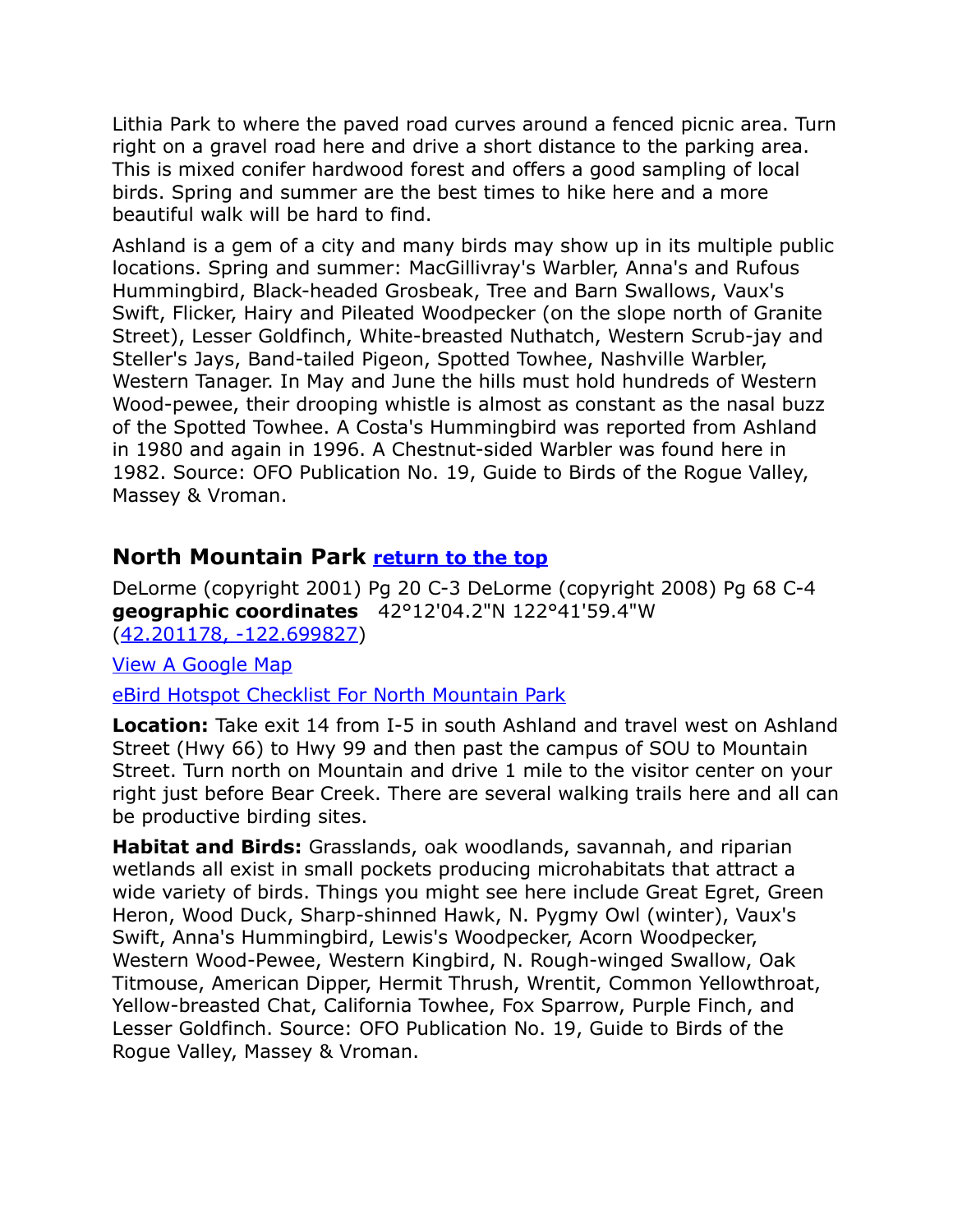# <span id="page-19-0"></span>**Ashland Pond [return to the top](#page-0-0)**

DeLorme (copyright 2001) Pg 19 D-8 DeLorme (copyright 2008) Pg 67 E-10 **geographic coordinates** 42°12'49.9"N 122°43'00.9"W [\(42.213853, -122.716911\)](https://www.google.com/maps/place/42%C2%B012)

[eBird Hotspot Checklist For Ashland Pond](http://ebird.org/ebird/hotspot/L389873?yr=all&m=&rank=mrec)

#### [View A Google Map](http://maps.google.com/maps/ms?hl=en&ie=UTF8&msa=0&msid=108036481085398338899.0004758cc9cb30d4d5a18&ll=42.202963,-122.706213&spn=0.041773,0.087461&z=14)

**Location:** Ashland Pond is worth a visit. From Highway 99 west of the center of town, take North Laurel to the north, turn left on Nevada, then right on Glendower. Park at the end and walk down the dirt path. The pond is in the Bear Creek Riparian corridor.

**Habitat and Birds:** In addition to the birds at North Mountain Park, here you could find Cassin's Vireo, Western Wood-pewee, Lazuli Bunting, Anna's or Rufous Hummingbirds, Green Heron, Pacific-slope Flycatcher, Hutton's Vireo.

# <span id="page-19-1"></span>**Oredson Todd Reserve/Talent Irrigation Ditch [return to the top](#page-0-0)**

DeLorme (copyright 2001) Pg 20 C-3 DeLorme (copyright 2008) Pg 68 C-5 **geographic coordinates** 42°10'25.6"N 122°40'52.7"W [\(42.17378, -122.6813\)](https://www.google.com/maps/place/42%C2%B010)

#### [View A Google Map](http://maps.google.com/maps/ms?hl=en&ie=UTF8&msa=0&msid=108036481085398338899.00047564fe98d7c9e8822&ll=42.157296,-122.654629&spn=0.083605,0.174923&z=13)

**Location:** From I-5 in south Ashland, take Exit 14 and travel west on Ashland Street (Hwy 66). Go .7 miles and turn left (south) on Park Street. Take Park to Siskiyou Blvd (Hwy 99), cross Siskiyou with a little jag to the right and continue up the hill on Park Street. From Siskiyou, go .5 miles to where the ditch crosses under Park Street. This is between Crestview and Tamarack Streets. Park here (there is no parking farther up the hill). You can take the trail to the west for 1.5 miles or to the east for .5 miles.

**Habitat and Birds:** Natural mixed conifer and woodland combined with ornamental yard vegetation. You might expect to see Rufous Hummingbird, Anna's Hummingbird, Pileated Woodpecker, flycatchers (Olive-sided, Hammond's, Dusky, Ash-throated, pewee, Pacific-slope), Steller's Jay, Oak Titmouse, Chestnut-backed Chickadee, Wrentit, Cedar Waxwing, 7 species of Warbler, Lazuli Bunting, and Lesser Goldfinch. Source: OFO Publication No. 19, Guide to Birds of the Rogue Valley, Massey & Vroman.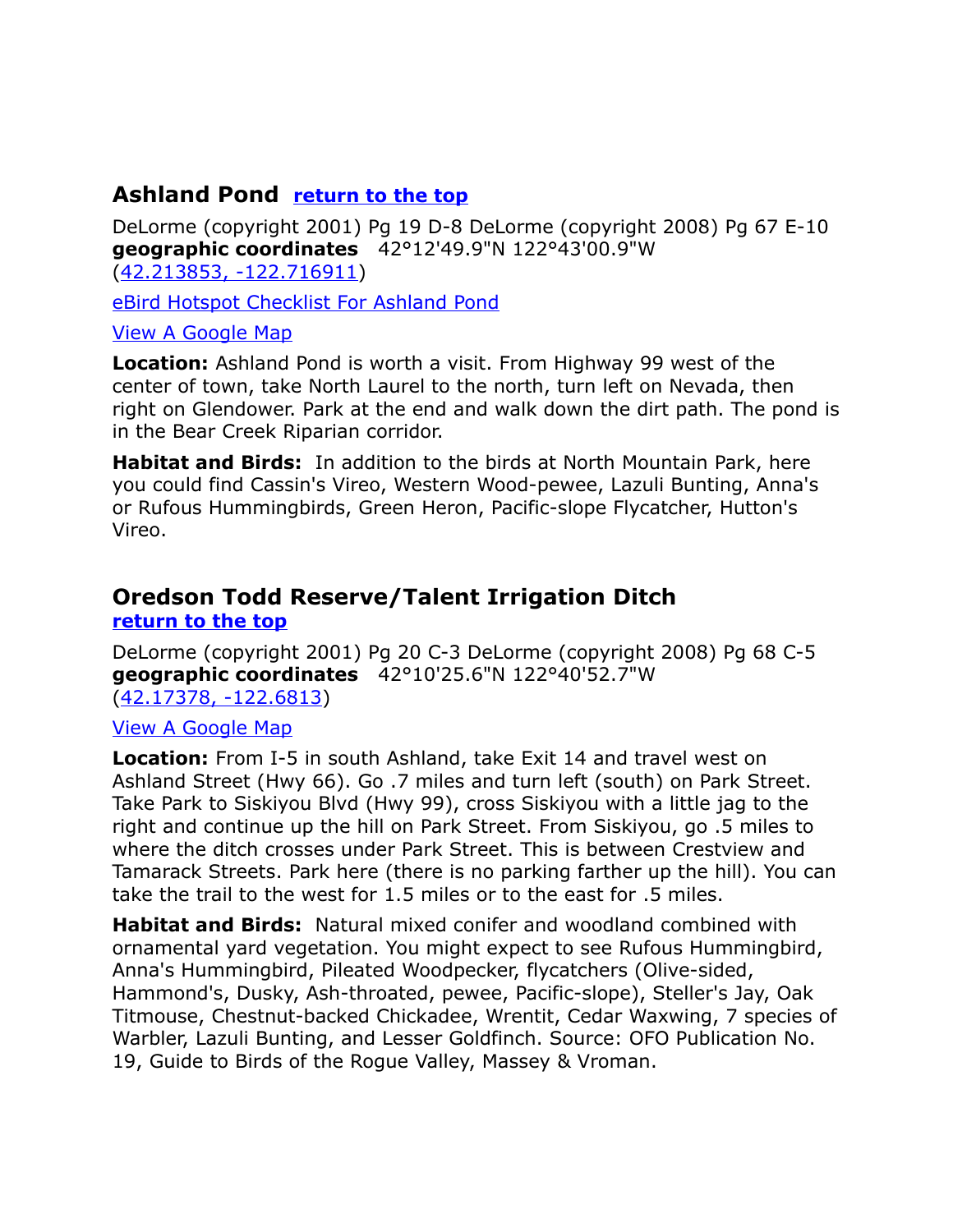# <span id="page-20-0"></span>**Emigrant Lake [return to the top](#page-0-0)**

DeLorme (copyright 2001) Pg 20 C-4 DeLorme (copyright 2008) Pg 68 D-5 **geographic coordinates** 42°09'23.5"N 122°36'58.4"W [\(42.156529, -122.616215\)](https://www.google.com/maps/place/42%C2%B009)

[View A Google Map](http://maps.google.com/maps/ms?hl=en&ie=UTF8&msa=0&msid=108036481085398338899.00047564fe98d7c9e8822&ll=42.157296,-122.654629&spn=0.083605,0.174923&z=13)

[eBird Hotspot Checklist For Emigrant Lake](http://ebird.org/ebird/hotspot/L389848?yr=all&m=&rank=mrec)

**Location:** This reservoir is located a few miles east of Ashland. Take I-5 exit 14 on the east side of Ashland and head east on Ashland Street (this is also Route 66). Go 3.5 miles and watch for the sign to Emigrant Lake. This will take you to the campground and the west shore. To reach the east shore, get back on 66 and travel 3 miles and look for a homemade sign that says Green Springs Spur (stop here and check out the overlook which has a good patch of oak savannah). Take this for just under a half mile and you will reach the east shore.

**Habitat and Birds:** Open water, riparian wetlands, grasslands, ceanothusmanzanita shrub, oak savannah, and oak woodland areas are present. Birds here include 3 species of grebe, Great Egret, Greater White-fronted Goose, Snow Goose, 13 species of duck, White-tailed Kite, Red-shouldered Hawk, Northern Harrier, Merlin, Greater Yellowlegs, peeps, dowitchers, Common Nighthawk, Acorn Woodpecker, Western Wood-Pewee, Ash-throated Flycatcher, N. Rough-winged Swallow, Oak Titmouse, Blue-gray Gnatcatcher, Hermit Thrush, Wrentit, Orange-crowned Warbler, California Towhee, Lark Sparrow, Savannah Sparrow, Fox Sparrow, Black-headed Grosbeak, Brownheaded Cowbird, Bullock's Oriole, and Lesser Goldfinch. Source: OFO Publication No. 19, Guide to Birds of the Rogue Valley, Massey & Vroman.

# <span id="page-20-1"></span>**Cascade-Siskiyou National Monument [return to the top](#page-0-0)**

DeLorme (copyright 2001) Pg 20 & 21 DeLorme (copyright 2008) Pg 69 **geographic coordinates** - Large Region (see maps below)

[View A Google Map](http://maps.google.com/maps/ms?hl=en&ie=UTF8&msa=0&ll=42.190882,-122.278519&spn=0.403942,1.056747&z=11&msid=108036481085398338899.0004752029be41d5728bb)

**[BLM Web Page](http://www.blm.gov/or/districts/medford/plans/csnm.php)** 

[Monument Poster and Map](http://www.blm.gov/or/resources/recreation/csnm/files/Map_Poster.pdf)

[eBird Hotspot Checklist For CSNM](http://ebird.org/ebird/hotspot/L159579?yr=all&m=&rank=mrec)

**Location:** This is an extremely large area and can be accessed in many ways (see the poster and map above). Contact the [BLM office in Medford](http://www.blm.gov/or/districts/medford/index.php) for details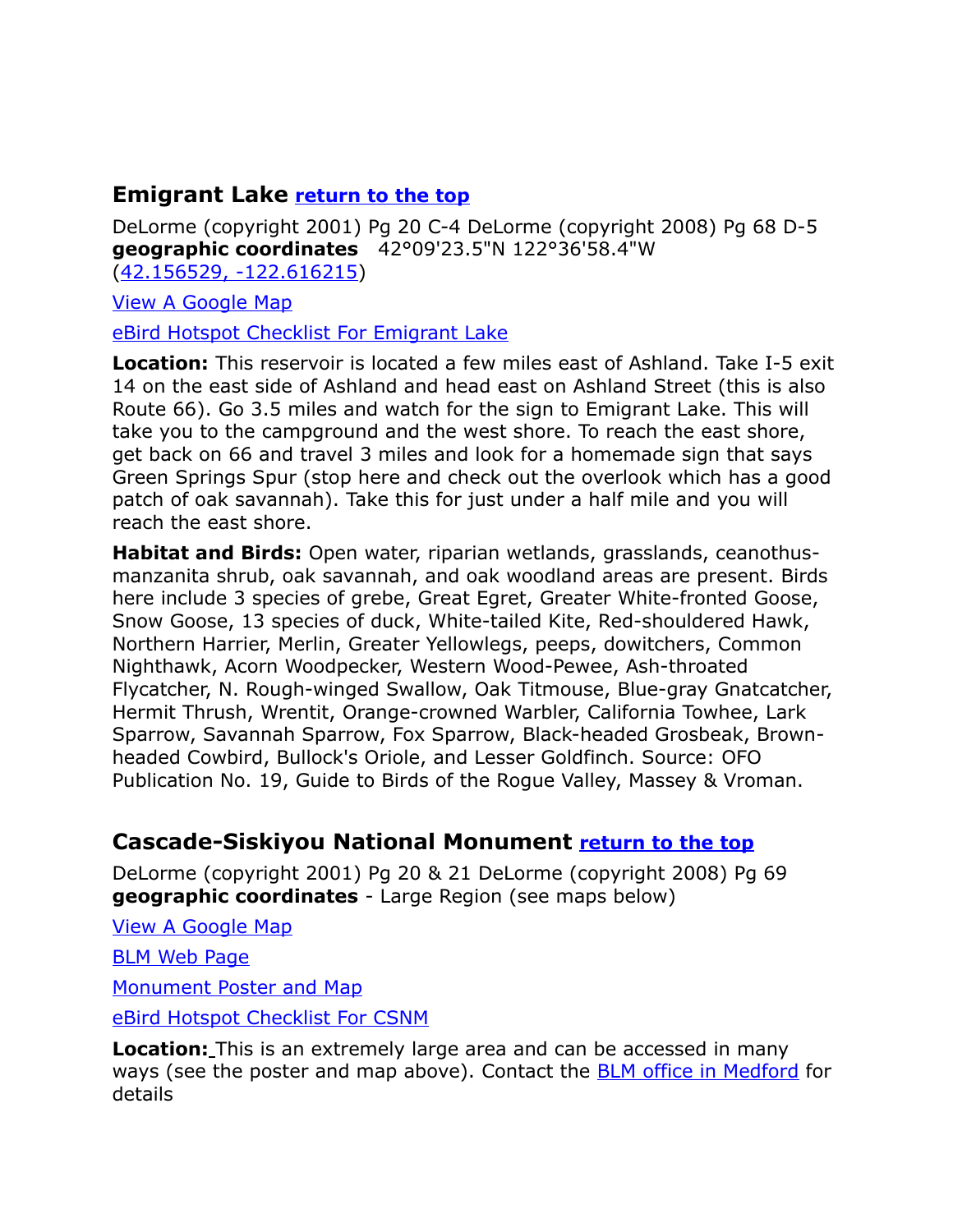#### **Habitat and Birds:** [Portland Audubon Important Bird Area](http://www.audubonportland.org/issues/statewide/iba/iba-map/cascade)

### <span id="page-21-0"></span>**Mt Ashland [return to the top](#page-0-0)**

DeLorme (copyright 2001) Pg 20 D-3 DeLorme (copyright 2008) Pg 68 D-5 **geographic coordinates** 42°04'51.3"N 122°43'12.7"W [\(42.08092, -122.7202\)](https://www.google.com/maps/place/42%C2%B004)

[View A Google Map](http://maps.google.com/maps/ms?hl=en&ie=UTF8&msa=0&msid=108036481085398338899.00046f3da99976fdebd99&ll=42.077871,-122.718015&spn=0.33484,0.699692&z=11)

[SummitPost Website](http://www.summitpost.org/mountain/rock/155163/mount-ashland.html)

[eBird Hotspot Checklist For Mt Ashland](http://ebird.org/ebird/hotspot/L220840?yr=all&m=&rank=mrec)

**Location, Habitat, and Birds:** See the summit-post link above to find directions to Mt. Ashland. Birds here include Sooty Grouse, Mt. Quail, Bandtailed Pigeon, Vaux's Swift, White-headed Woodpecker, Dusky Flycatcher, Hammond's Flycatcher, Gray Jay, Clark's Nutcracker, Brown Creeper, Townsend's Solitaire, Hermit Warbler, Brewer's Sparrow, Cassin's Finch, and Lazuli Bunting.

#### <span id="page-21-1"></span>**Pilot Rock [return to the top](#page-0-0)**

DeLorme (copyright 2001) Pg 20 D-4 DeLorme (copyright 2008) Pg 69 E-6 **geographic coordinates** 42°01'50.1"N 122°34'12.0"W [\(42.030575, -122.570012\)](https://www.google.com/maps/place/42%C2%B001)

[View A Google Map](http://maps.google.com/maps/ms?hl=en&ie=UTF8&msa=0&msid=108036481085398338899.00047597c36c0d23c8e8e&ll=42.029053,-122.568111&spn=0.670193,1.399384&z=10)

[eBird Hotspot Checklist For Pilot Rock Road](http://ebird.org/ebird/hotspot/L595933?yr=all&m=&rank=mrec)

**Location:** South of Ashland, take the I-5 exit 6 (Mt. Ashland exit) and go south (straight) on Old Hwy 99. Go past the turnoff to Mt. Ashland and go under the freeway. Travel a short distance and find the BLM sign on the left for Pilot Rock. There are no further signs past this point but stay on the road with the most apparent use and keep going uphill until you reach the parking area below the rock (The BLM road is 40-2E-3). About .1 miles in, there is a junction. Stay left here and then keep to your right for the rest of the way and that should help. The Pacific Coast Trail crosses the road at the parking area. It's about 2 miles from the freeway. Don't be in too much of a hurry to get to the parking area. The birding on the way is terrific. Immediately after the turnoff area there is good oak habitat and later on, meadows (on private land) can be viewed from the road. Look for a dip in the road and an old quarry. This is a good place to park and explore.

**Habitat and Birds:** Coniferous forest and mountain meadows. Birds that can be expected here include Mountain Quail, Hairy Woodpecker, Western Wood-Pewee, Cassin's Vireo, Steller's Jay, Mt. Chickadee, Oak Titmouse, Red-breasted Nuthatch, Bewick's Wren, Hermit Thrush, Yellow-rumped